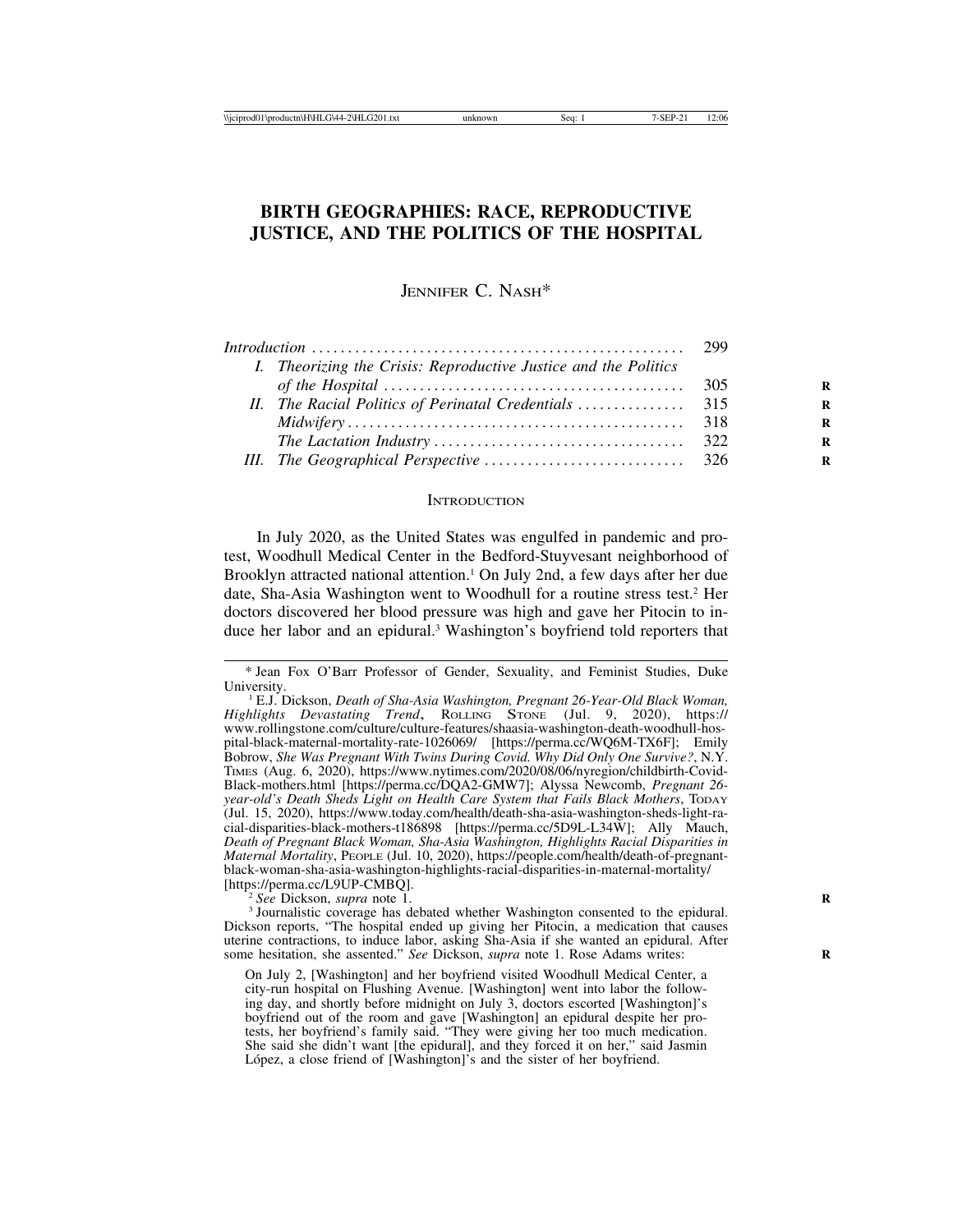he next saw his girlfriend raced to the operating room where doctors performed an emergency C-section.<sup>4</sup> He never saw her alive again. The family's independent autopsy determined that the epidural was the cause of Washington's death.<sup>5</sup> A week later, Woodhull released a statement<sup>6</sup> about Washington's death, situating it in the context of Black maternal mortality in the US, in New York, and in Bedford-Stuyvesant, which the City's Department of Health concluded has one of the highest rates of maternal complications in the city.7 For activists, Washington's death was intimately related to two other cases of Black maternal death that had received considerable local attention in New York in 2020—Amber Rose Isaac<sup>8</sup> and Cordielle Street.<sup>9</sup> EJ Dickson reported, "Washington's story has since gone viral as a symbol of the dire need for improved medical care for black mothers,"10 and by mid-July, New York State Senator Julia Salazar had released a statement noting "Sha-Asia's story is devastating, and it is far too familiar. . . . Ms. Washington's death is for each of us a call to action."11

Maternity wards also appeared in the national news as media turned its attention to Englewood, a neighborhood in Chicago's South Side.12 Kelly

Rose Adams, *Protesters Slam Bed-Stuy Hospital After Black Woman Dies During Childbirth*, BROOKLYN PAPER (Jul. 9, 2020), https://www.brooklynpaper.com/they-killed-herprotesters-slam-bed-stuy-hospital-after-black-woman-dies-during-childbirth/ [https://

<sup>5</sup> See Dickson, *supra* note 1.<br><sup>5</sup> See Adams, *supra* note 4.<br><sup>6</sup> Their statement noted, "Our heartfelt condolences are with the family, friends and community who bear the pain of this unspeakable loss. The persistently high rates of maternal mortality that disproportionately affects people of color is a grave, national crisis. Here in New York City, we will not stand for this status quo, and remain undeterred in our mission to eliminate structural inequities and guarantee comprehensive and quality care for all New Yorkers." Heather Marcoux, *This Pregnant Mother's Death Highlights Racial Disparities in Maternal Care,* MOTHERLY (Jul. 13, 2020), https://www.mother.ly/

 $\frac{7}{2}$  N.Y.C. Dep't of Health and Mental Hygiene Bureau of Maternal, Infant, AND REPRODUCTIVE HEALTH, SEVERE MATERNAL MORBIDITY, 2008-2012 (2016) at 16. <sup>8</sup> Two weeks before her death, Isaac tweeted "Can't wait to write a tell all about my

experience during my last two trimesters dealing with incompetent doctors at Montefiore [Hospital]." *See* Irin Carmon, *When Your Zip Code Determines Whether You Live or Die*, N.Y. MAG. (May 5, 2020), https://nymag.com/intelligencer/2020/05/when-your-zip-code-determines-whether-you-live-or-die.html [https://perma.cc/Y7N6-4NTT].

<sup>9</sup> See Claudia Irizarry Aponte, *Brooklyn Woman's Death During Childbirth Spurs Renewed Outcry Over Treatment Disparities,* THE CITY (Jul. 9, 2020), https:// www.thecity.nyc/health/2020/7/9/21319623/brooklyn-womans-childbirth-death-maternal-racial-disparities [https://perma.cc/7KW2-R39S].

<sup>10</sup> Dickson, *supra* note 1.<br><sup>11</sup> Press Release, Julia Salazar, N.Y State Senator, Statement on Sha-Asia Washington's Passing and Maternal Morbidity (July 15, 2020), https://www.nysenate.gov/newsroom/press-releases/julia-salazar/july-15-update-statement-sha-asia-washingtons-passing-

<sup>12</sup> See Kelly Glass, *When Maternity Wards in Black Neighborhoods Disappear*, N.Y. TIMES (May 5, 2020), https://www.nytimes.com/2020/05/05/parenting/coronavirus-blackmaternal-mortality.html [https://perma.cc/5QGP-QW5M]. This article is part of increasing journalistic attention to the shuttering of maternity wards, though this coverage often focuses on the crisis facing rural pregnant people. *See, e.g.*, Naomi Abraham, *Hospital Maternity Wards Are Closing Across U.S.*, WOMEN'S E-NEWS (Jan. 20, 2011), https://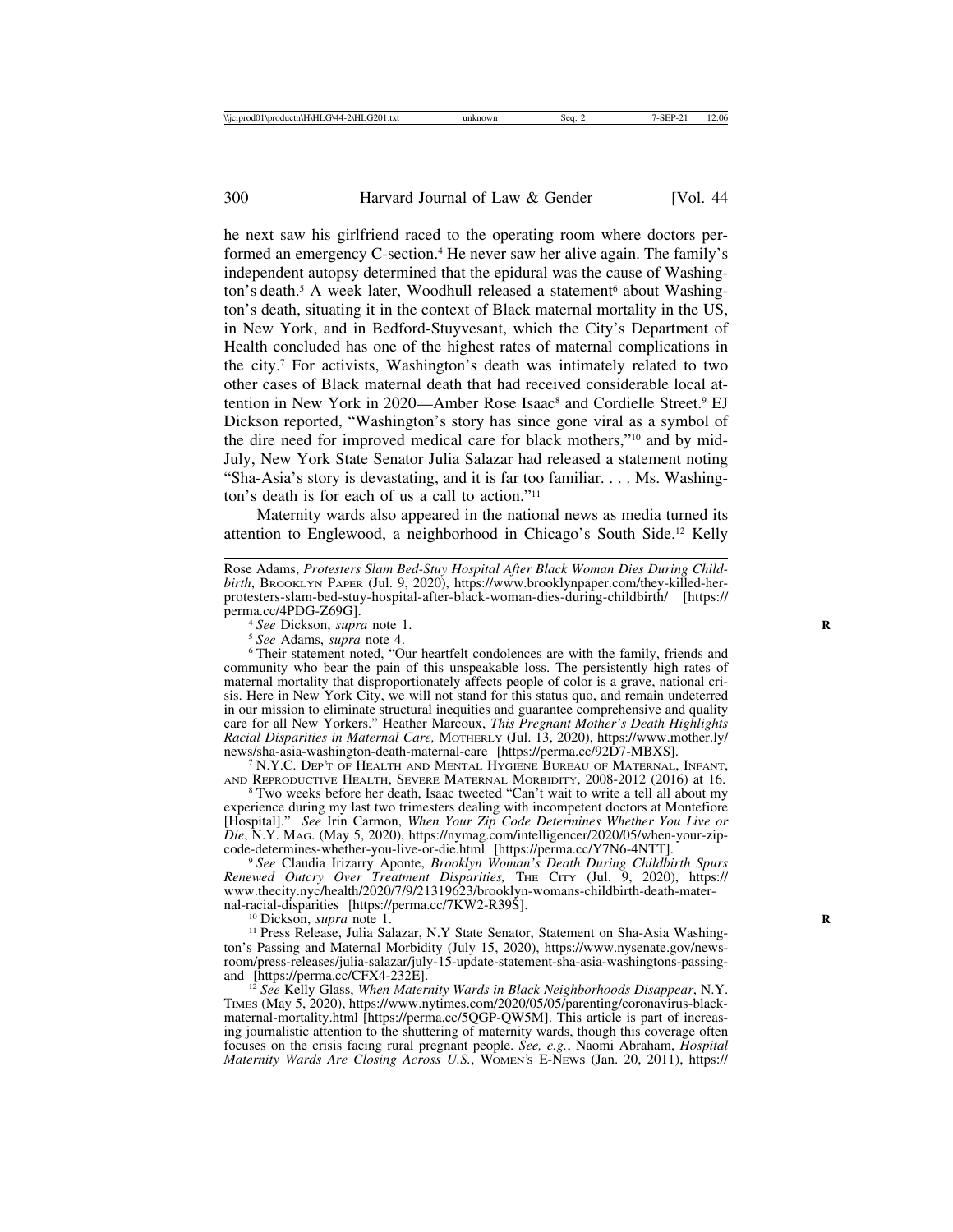Glass covered the "disappearance" of the maternity ward in Black neighborhoods for *The New York Times*, describing how shuttered maternity wards in Chicago's South Side created a highly racialized topography: the "maternitycare desert."13 These deserts only intensified during COVID-19 when St. Bernard Hospital, located in Englewood, also stopped delivering babies ostensibly to protect laboring parents and newborns from the potential of exposure to COVID-19.14 During the pandemic, the South Side was left with only three hospitals with functioning maternity wards—Mercy, University of Chicago, and Roseland—and Roseland was under investigation after a pregnant woman died.15 Unlike the discourse around Sha-Asia Washington's death at Woodhull Medical Center, which figured the hospital's presence as producing Black maternal death, Glass's article suggests the hospital's absence is responsible for Black maternal death.16 One resident said about St. Bernard's closure, "It's heartbreaking. . . . It's in the heart of the hood. Most black people in the neighborhood were going to go there."17

In these two widely circulating accounts of Black perinatal health and anti-Black obstetric violence, we see competing accounts of the place of the hospital in the enduring but newly visible crisis of Black maternal health. In one account, the hospital is a brutally present actor, a death-world for Black women, the setting for coercive and invasive medical intervention, and a space synonymous with violence. In another account, the hospital is a ghostly presence that has abandoned Black mothers, obligating them to

womensenews.org/2011/01/hospital-maternity-wards-are-closing-across-us/ [https:// perma.cc/84Y4-E3V7]; Catherine Pearson & Frank Taylor, *Rural Maternity Wards Are Closing, And Women's Lives Are On The Line*, HUFFINGTON POST. (Sept. 25, 2017), https://www.huffpost.com/entry/maternity-wards-closing-mission\_<br>n 59c3dd45e4b06f93538d09f9 [https://perma.cc/6JW6-UGAK].

<sup>&</sup>lt;sup>13</sup> See Glass, *supra* note 12. Various sources—ranging from scholars to NGOs—deploy the term "maternity-care desert." *See* March of Dimes, NOWHERE TO GO: MATER-NITY CARE DESERTS ACROSS THE U.S., (2018), https://www.marchofdimes.org/materials/ Nowhere\_to\_Go\_Final.pdf [https://perma.cc/X5M6-NAQK].<br><sup>14</sup> At the time of writing this article, St. Bernard is still not delivering babies. Their

website indicates:

We were forced to take this action in order to respond more effectively to the increase in patients who are sick with the COVID-19 coronavirus. Our Women's Wellness Clinic, located in our Ambulatory Care Center, will continue to treat expectant mothers and provide prenatal care. We will facilitate a connection to Mercy Hospital and Medical Center for women who need labor and delivery care. We believe these actions will provide the safest environment for expectant mothers, infants, families and our staff. St. BERNARD HOSP., SERVICE CHANGES: EFFECTIVE MONDAY, APRIL 20, ST. BERNARD HOSPITAL WILL NOT DELIVER BA-BIES UNTIL FURTHER NOTICE, https://www.stbh.org/services/labor-and-deliveryobstetrics-unit/ [https://perma.cc/NT69-24RL].

<sup>&</sup>lt;sup>15</sup> *See* Glass, *supra* note 12; Lisa Schencker, *South Side Hospital Failed to Properly Triage a Pregnant Woman Who Later Died, Illinois Regulators Find*, CHI. TRIB. (July 3, 2020), https://www.chicagotribune.com/coronavirus/ct-coronavirus-roseland-hospital-in vestigation-20200702-5kpgjr2qtnfnffjpxrwdn5peci-story.html [https://perma.cc/Z9SE-S5RV] (describing the investigation into Roseland Community Hospital). <sup>16</sup> *See* Glass, *supra* note 12. **R** 17 *Id*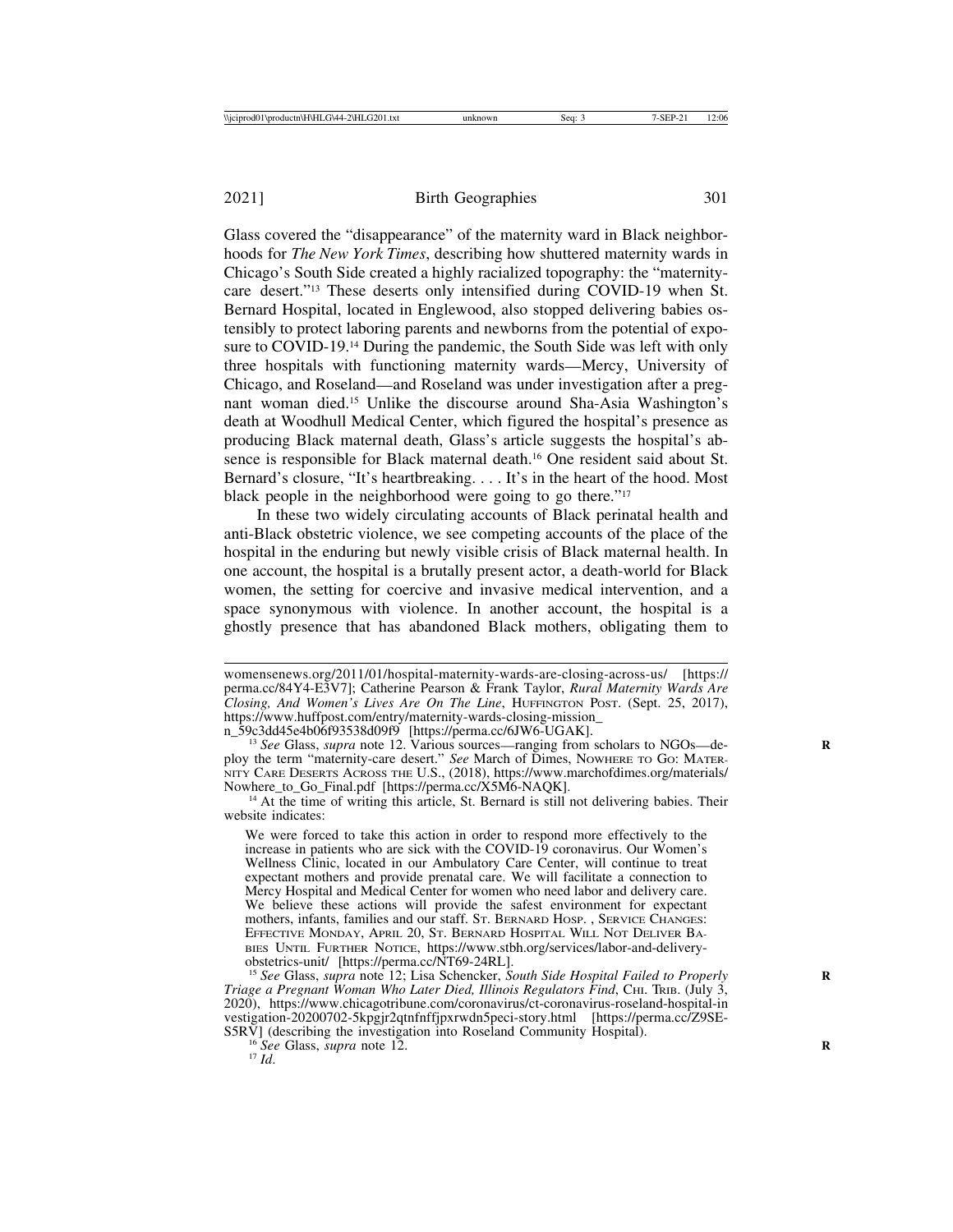travel long distances to secure prenatal care and delivery, a trend that marks not only urban centers marked by entrenched residential segregation like Chicago,18 but also rural counties across the country that are increasingly marked by the lack of OBGYNs and by a lack of maternity wards.19 At once overly present and wholly absent, the hospital has come to signify the problems of the present crisis of Black maternal health.

But how might we understand a moment when reproductive justice advocates *both* decry the absence of neighborhood hospitals that have produced maternal care deserts *and* the over-presence of the hospital in the lives of Black perinatal people? This article argues that reproductive justice advocates<sup>20</sup> have largely focused on the hospital as the preeminent site of obstetric violence and medical racism and as largely responsible for the deadly outcomes we see for Black women and their children. This is not wrong. But I argue that this lens—a singular focus on the hospital as the site of Black mothers' injuries—is far too narrow to capture the conditions of the present. Instead, I contend that reproductive justice advocates would benefit from the perspective I advance in this article, which I term "birth geographies."

Birth geographies is a perspective attentive to how race, gender, and space collide and collaborate to shape birth outcomes, birth inequities, and access to perinatal citizenship.<sup>21</sup> I use the term "perinatal citizenship" to capture how the time surrounding birth triggers an extraordinary state interest in birthing bodies. This is an interest in their conformity to medicalized ideas of wellness, their willingness to adopt risk mitigation logic *well before* pregnancy—during the "zero trimester"—and *well beyond* pregnancy.22 This interest can take myriad forms from regulation to surveillance, from encouragement to support. Perinatal citizenship describes how "correct" body management, comportment, and decision-making during the perinatal period can render a birthing subject a citizen, recognizable, legible, and visible as worthy of protection. And, conversely, "incorrect" body management, comportment, and decision-making can remove a birthing body from this

<sup>18</sup> *See* Whet Moser, *Chicago Isn't Just Segregated, It Basically Invented Modern Segregation*, CHI. MAG. (Mar. 2017), https://www.chicagomag.com/city-life/March-2017/<br>Why-Is-Chicago-So-Segregated/ [https://perma.cc/X5L4-ZGVW].

 $^{19}$  Only 6.4% of obstetricians and gynecologists in the United States practice in rural settings. AM. COLL. OF OBSTETRICIANS & GYNECOLOGISTS, *Health Disparities in Rural Women Committee Opinion Number 586*, https://www.acog.org/clinical/clinical-guidance /committee-opinion/articles/2014/02/health-disparities-in-rural-women [https://perma.cc/

 $^{20}$  I treat "reproductive justice advocates" as Black feminist activists committed to maternal justice, birthing freedom, and reproductive autonomy beyond the frames of choice that have long excluded women of color generally, and Black women specifically.

<sup>&</sup>lt;sup>21</sup> Though I introduce the term "perinatal citizenship" here, I develop this argument further in my earlier work. *See generally*, JENNIFER C. NASH, BIRTHING BLACK MOTHERS (2021).

 $22$  For more on the "zero trimester," see MIRANDA R. WAGGONER, THE ZERO TRIMES-TER 4 (2017) (defining the "zero trimester" as "a concerted focus on the months or years prior to conception in which women are urged to prepare their bodies for a healthy pregnancy").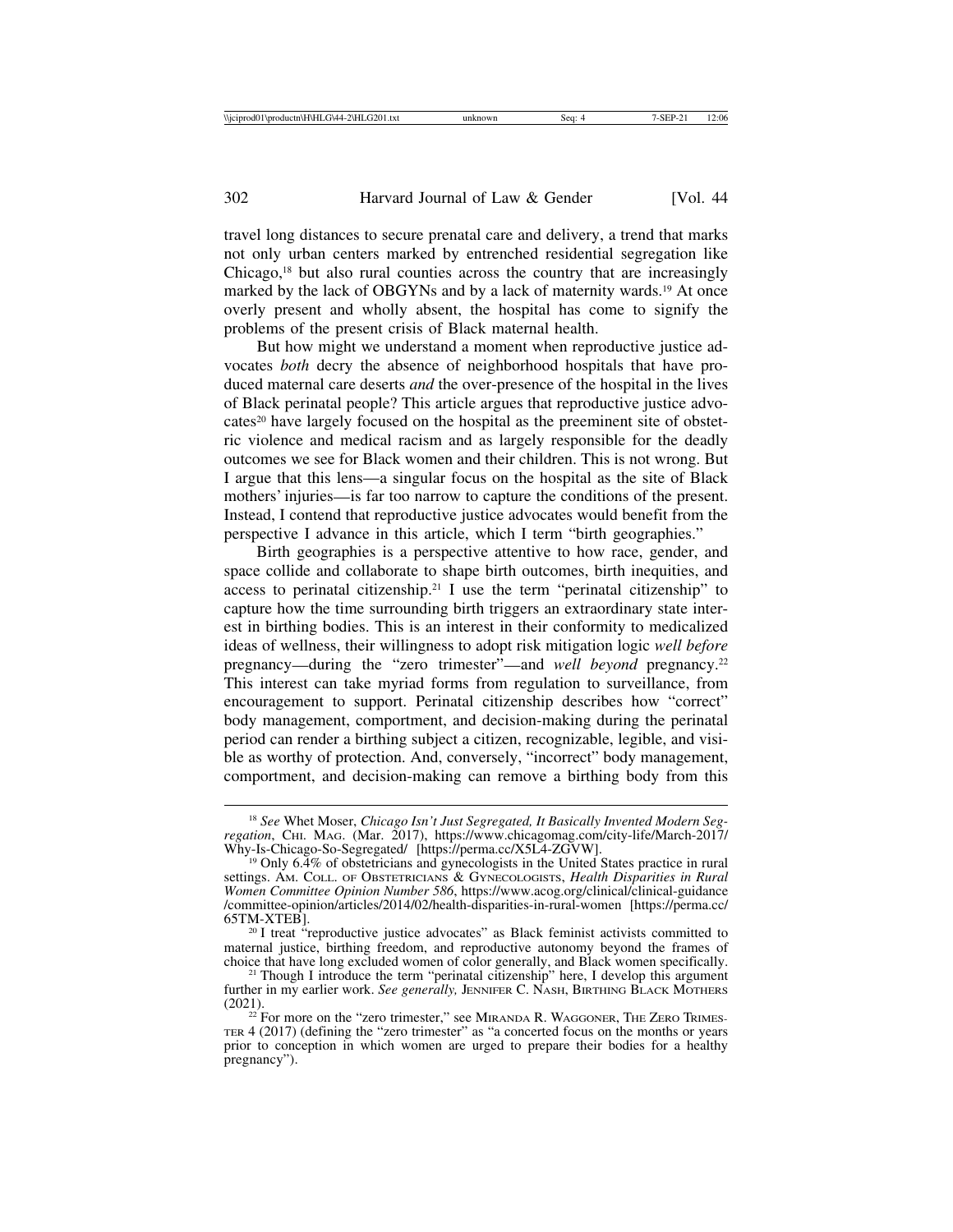protected status, rendering the body suspect, troubling, dangerous, and even criminal. A birth geographies perspective enables us to see how law and medicine collaborate to shape Black birth topographies, ranging from access to lactation consultants to access to legal accompanied home birth. This is a perspective attuned to thinking about the racialized and gendered politics of credentialization, certification, and professionalization, politics which impact Black mothers' lives—and Black providers' lives—in material and often undertheorized ways that shape urban and rural spaces. And it is a perspective that reckons with how Black maternal mortality and morbidity are entrenched social manifestations of gendered anti-Blackness that far exceed the space of the hospital, which can be resolved neither by the insertion of doula "bodyguards" in institutionalized medical spaces nor by homebirths, even as both have been advocated by some reproductive justice advocates.<sup>23</sup> The geographical perspective allows us to see the hospital as merely one actor in a web of legal and medical actors, as merely one of the factors—rather than *the* factor—shaping Black maternal health outcomes. This perspective also reveals that the labor facing reproductive justice activists is even bigger than we might think, because the scope and scale of the inequities facing Black mothers and their infants far exceeds the space of the hospital.

This article's argument unfolds in three parts: first, I trace the complicated and at times contradictory reproductive justice stance toward the hospital, tracing how the hospital is both represented as overly present and

<sup>23</sup> For some of this advocacy, see Allison McGevna, *Are Doulas the Key to Help Save Black Mothers' Lives?*, MOTHERLY (Jun. 6, 2019), https://www.mother.ly/news/coulddoulas-help-save-black-mothers-lives [https://perma.cc/24Y8-75UV] (arguing "[i]mproved outcomes for moms who have access to doulas are well-documented. According to NPR, in some communities where doulas are utilized in higher numbers, the C-section rates are lower and women are more likely to attend prenatal care visits. This is huge for marginalized groups, like African American and Native American women, who are dying at four times the rate of white women during labor or in the months after[ ]") (citing Kenneth J. Grubert et al., *Impact of Doulas on Healthy Birth Outcomes*, 22 J. PERINATAL EDUC. 49, 54-57 (2013), https://www.ncbi.nlm.nih.gov/pmc/articles/ PMC3647727/ [https://perma.cc/ST5H-PVG6]); Catherine Pearson & Lena Jackson, *Why We Need More Black Doulas*, HUFFINGTON POST. (Feb. 28, 2019), https:// www.huffpost.com/entry/why-we-need-more-black-doulas\_l\_5c6aff56e4b0b9cc78ff2b3f [https://perma.cc/6J6S-ZG8Z] ("I think we need more providers of color across the board, so women have the option of working with a person of color if that's important to them. Because it can be comforting to see someone who understands your lived experience. Of course, just seeing a provider who is a person of color does not mean they're going to provide great care—but I do think it's all about options."); Lisa Rab, *The Secret to Saving the Lives of Black Mothers and Babies*, POLITICO (Dec. 15, 2019), https:// www.politico.com/news/magazine/2019/12/15/black-mothers-matter-079532 [https:// perma.cc/N6GM-APWA] (noting "[s]tudies show that doulas help reduce the rate of caesarean surgeries, which is higher among black women than other racial groups, and other costly interventions. Doulas also increase the rate of breastfeeding, which improves the health of new moms and babies and is less common among black or low-income women. They can even alleviate some of the socioeconomic factors that contribute to poor maternal health, such as limited access to education or social support networks") (citing Katy B. Kozhimannil et al., *Potential Benefits of Increased Access to Doula Support During Childbirth*, 20 AM. J. MANAGED CARE 340 (2014), https:// www.ncbi.nlm.nih.gov/pmc/articles/PMC5538578/ [https://perma.cc/74GE-U3YU]).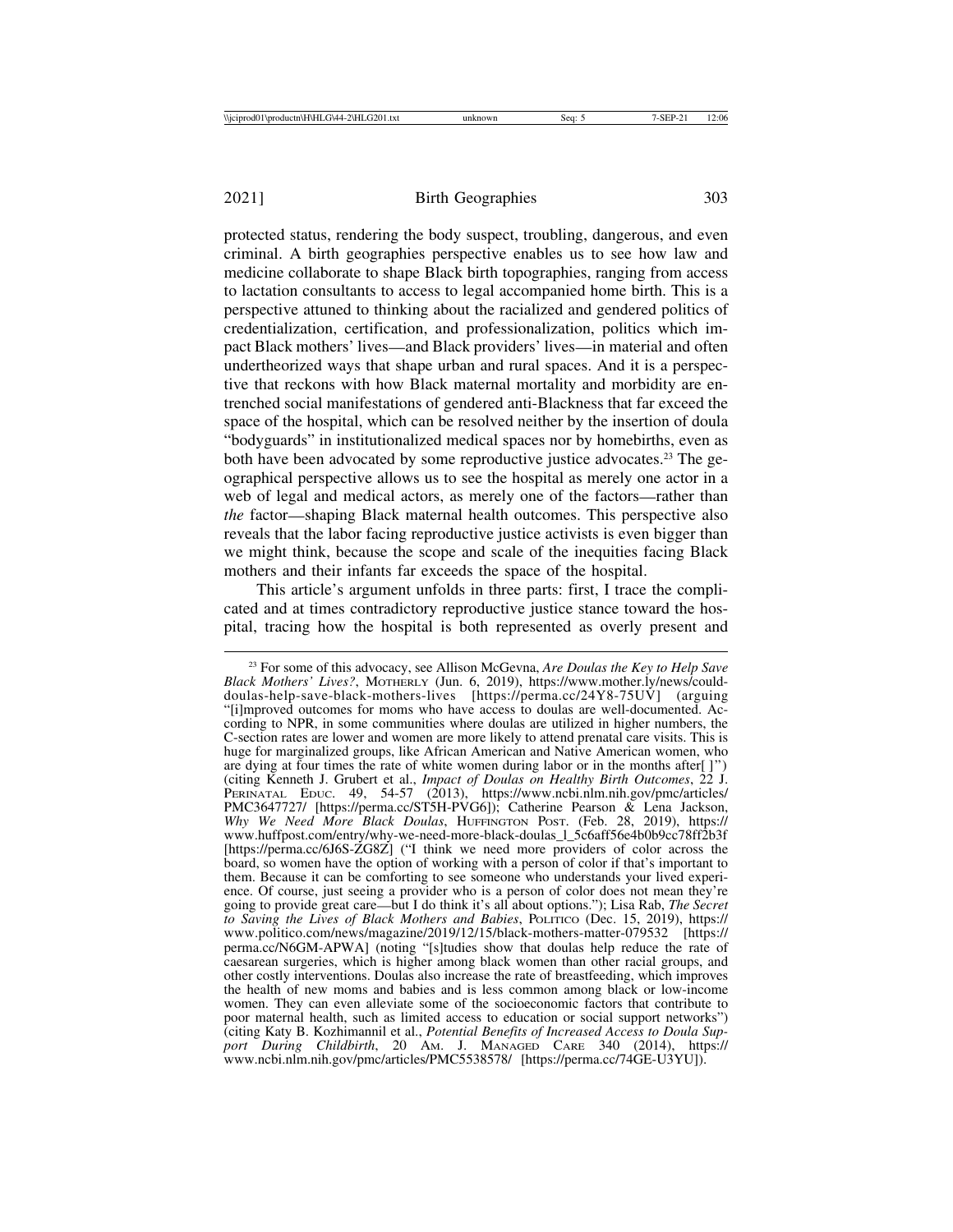wholly absent. I treat this contradiction as emblematic of Black feminism's unresolved relationship to questions of institutionality and as a conflict that reproductive justice advocates must resolve as we continue to imagine a different kind of future. Do we want a reformed hospital? Do we believe hospitals can be reformed? In what ways do we want them to be more attentive, and in what ways do we feel Black mothers have simply received the wrong kind of attention, one that results in violence? Does our commitment to abolition extend to the hospital, which has long been identified as itself a site steeped in carceral logics? Indeed, while I focus on how this contradiction unfolds in the context of Black maternal health, we might consider how it unfolds in other now highly public and highly charged debates, perhaps most visibly around the movement to defund the police.

Second, I argue that a focus on the hospital (either its presence or its absence) misses how the hospital is situated at the intersections of medicine and law and how this intersection fundamentally shapes Black maternal health outcomes. A focus on medical racism makes the hospital seem as if its anti-Black actions are exclusively at the hands of providers, rather than grappling with how law and medicine collaborate not just to produce what Khiara M. Bridges calls our "two-tiered medical system" but also to produce systems of credentialization and certification that profoundly stratify medical care.24 In thinking about the intersections of law and medicine, I treat systems of credentialization, standardization, and professionalization as shoring up raced and classed hierarchies and leaving Black women and children bearing the cost. Finally, I conclude by advancing a perspective that I argue would benefit birth justice advocates—one cognizant of birth geographies. I argue that this perspective allows us to think about multiple forms of access simultaneously, ranging from access to breastfeeding support to the regulation (and criminalization) of certified professional midwives (CPMs), to the rise of the research hospital maternity unit and the disappearance of the local hospital. This conception helps us think about geographies of birth access, care, and support, of which the hospital is only a part. This article, then, is an effort to intervene in and reshape conversations about reproductive justice rooted in my fundamental belief that these conversations have the capacity to alter the birth landscape for Black birthing people as Black birthers struggle for autonomy, equity, and what Joshua Chambers-Letson calls simply and profoundly "More Life."25

<sup>24</sup> *See* Press Release, Boston Univ. School of Law, Law Professor Khiara Bridges Publishes New Book (Aug. 16, 2011), http://www.bu.edu/law/events/newsletters/heal-<br>thlaw/2011fall/bridges.shtml [https://perma.cc/GL87-XU8Z].

<sup>&</sup>lt;sup>25</sup> JOSHUA CHAMBERS-LETSON, AFTER THE PARTY: A MANIFESTO FOR QUEER OF COLOR LIFE xxi (2018). Chambers-Letson's work focuses on the meaning and potential of performance for minoritarian life, noting that performance can become a space where "still life (still being alive) becomes the grounds on which one improvises More Life into reality. The tradition of the oppressed, though marked by defeat and great sadness, is also the tradition of transforming still life into More Life. . . . Despite the ravages of colonialism, white supremacy, heteropatriarchy and capitalism, the persistence and extraordinary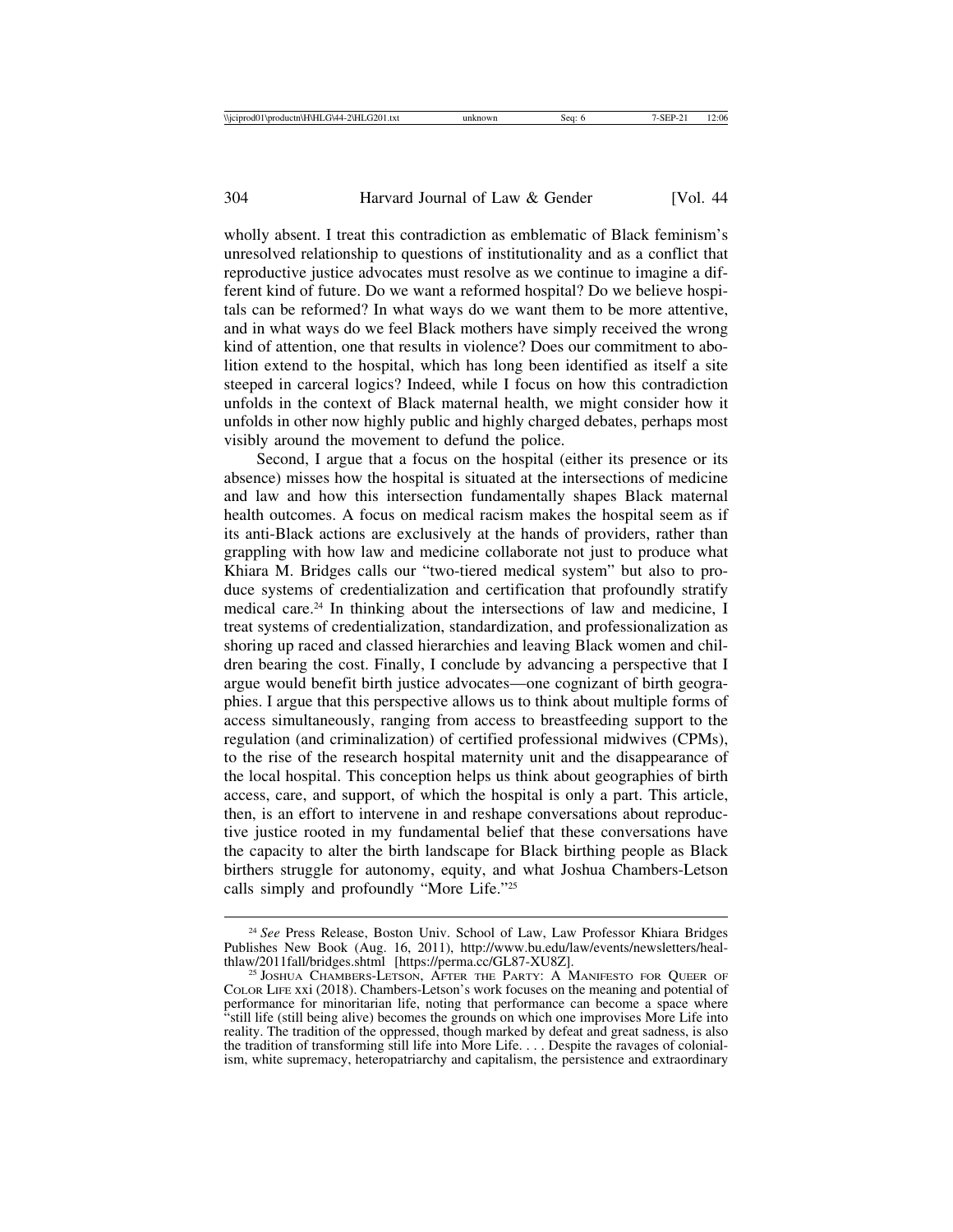## I. <sup>T</sup>HEORIZING THE CRISIS: REPRODUCTIVE JUSTICE AND THE POLITICS OF THE HOSPITAL

The last five years have been marked by a new journalistic and popular attention to Black maternal health.26 Black maternal mortality—a longstanding problem fundamental to American life—has come into public view through the political efforts of Black Lives Matter, the tireless labor of reproductive justice advocates, and through the activist labor of journalists newly committed to covering this decidedly old crisis. Reproductive justice, as a movement and a political worldview, is a Black feminist critique of prevailing feminist conversations about reproduction that read abortion, access to contraception, and maternal health through the language of choice. As a political project, reproductive justice has developed an intersectional approach to thinking about reproductive access, reproductive labor, and care work together, foregrounding questions of access, safety, and survivability. The coverage of the Black maternal health crisis has largely made visible the anti-Black violence of obstetric care and its deadly effects on Black mothers and children. This awareness has brought change, if not yet reflected in Black maternal health outcomes or in the lived realities of Black mothers' lives,<sup>27</sup> then at least indicated discursively by the American Association of

 $27$  Danielle Jackson describes this curious intersection of attention and inertia, noting, "The inaction and confusion at the state and federal levels say a lot about gridlock and bureaucratic disorganization, but also, who and what we value in our society." Jackson, *supra* note 26. Her work underscores how the discursive explosion marked by temporalities of urgency often stands in for political work designed to ameliorate the very conditions that produce the "crisis." Haile Eshe Cole echoes the sense that the amplification of

beauty of minoritarian life is a testament to this fact. And while we *must* demand more than just "still life," hope and performance can be powerful tools in the struggle to realize such demands." Noah Fields, *More Life: An Interview with Writer and Performance Theorist Joshua chambers-Letson*, SCAPI MAG. (Dec. 4, 2018) (emphasis in original), https://scapimag.com/2018/12/04/more-life-an-interview-with-writer-and-performance-<br>theorist-joshua-chambers-letson/ [https://perma.cc/JN69-L4UV].

 $26$  I describe the outpouring of journalistic attention and the crisis-framing in my book. *See* NASH, *supra* note 21. Danielle Jackson describes an "outpouring of news sto- **R** ries, from multiple national outlets, about infant and maternal mortality over the past twelve months." Danielle Jackson, *A Frustrating Year of Reporting on Black Maternal Health*, LONGREADS (June 13, 2018), https://longreads.com/2018/06/13/a-frustrating-year -of-reporting-on-Black-maternal-health/ [https://perma.cc/LQ9L-KWMC]. For a sampling of this coverage, see Shelia M. Poole, *Digging Deeper: Fighting the Lopsided Likelihood of Black Women Dying in Childbirth*, ATLANTA J. CONST. (Apr. 25, 2019), https:// www.ajc.com/news/local/fighting-the-lopsided-likelihood-black-women-dying-childbirth/yjmHqNDxVkJbnIScOUr86J/ [https://perma.cc/UF9V-LXV6]; Sarah Hosseini, *Black Women Are Facing a Childbirth Mortality Crisis*, WASH. POST (Feb. 28, 2019), https://www.washingtonpost.com/lifestyle/2019/02/27/Black-women-are-facing-childbirth-mortality-crisis-these-doulas-are-trying-help/ [https://perma.cc/3VDS-3WNN]; Alison Bowen, *Black Moms in Illinois 6 Times More Likely to Die from Pregnancy Related Conditions*, CHI. TRIB. (Oct. 19, 2018), https://www.chicagotribune.com/lifestyles/ ct-life-Black-women-mortality-childbirth-20181018-story.html [https://perma.cc/U2XJ-NJVH]; Linda Villarosa, *Why America's Black Mothers and Babies Are in a Life-or-Death Crisis*, N.Y. TIMES MAG. (Apr 11, 2018), https://www.nytimes.com/2018/04/11/ magazine/black-mothers-babies-death-maternal-mortality.html [https://perma.cc/CY7Q-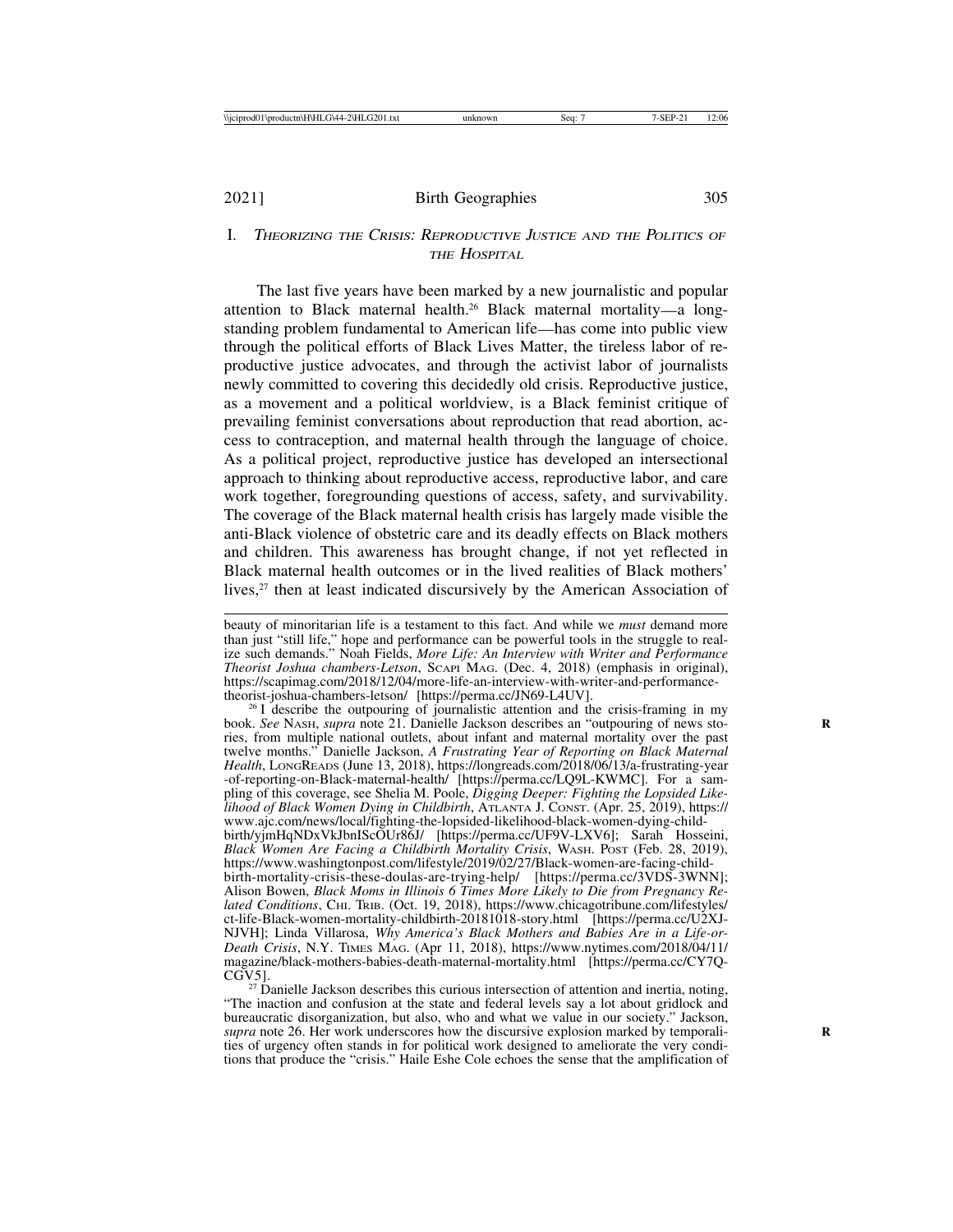Pediatrics' statement on race and racism,<sup>28</sup> myriad state reports collecting and reporting data on Black maternal mortality and morbidity, and state and national legislative efforts to mitigate the crisis.29

If Black maternal morbidity and mortality are the visible manifestations of a social problem—namely, anti-Black discrimination—what is the imagined locus of this harm, the place where it is felt? Much of the scholarship and activist work on the material experiences of obstetric violence has focused on the hospital: the scene of violence (the delivery room), the violent actor (the healthcare provider), and the technology of violence (the epidural, the C-section, the refusal to listen, the denial of pain management medications). In her description of obstetric violence, Elizabeth Kukura writes:

obstetric violence may include forced cesareans or episiotomies, the physical restraint of a laboring woman, unconsented medical procedures or verbal abuse. It may also the take the form of coercion to secure a woman's consent to labor induction, cesarean, or another form of medical intervention; health care providers sometimes threaten to seek a court order or make a child welfare report if a woman declines the intervention; or woman who has previ-

<sup>28</sup> Maria Trent et al., *The Impact of Racism on Child and Adolescent Health*, 144 PEDIATRICS, no. 2, 2019, at 1, https://pediatrics.aappublications.org/content/pediatrics/<br>144/2/e20191765.full.pdf [https://perma.cc/M4BB-YWNP].

 $29$  In 2018, the federal government passed the Preventing Maternal Deaths Act, which provided federal grants to states that actively investigate maternal deaths. *See* Katy Kozhimannil, et al., *Beyond the Preventing Maternal Deaths Act: Implementation and Further Policy Change*, HEALTH AFFAIRS (Feb. 4, 2019) https://www.healthaffairs.org/ do/10.1377/hblog20190130.914004/full/ [https://perma.cc/8DRQ-25G3]. In 2019, fifty-seven members of Congress joined the newly formed Black Maternal Health Caucus. *See* Rachel Frazin, *Dem Lawmakers Form Black Maternal Health Caucus*, THE HILL (Apr. 9, 2019) https://thehill.com/homenews/house/438004-dem-reps-form-black-maternal-health-caucus [https://perma.cc/VG25-43B6]. Illinois senator Dick Durbin and Representative Robin Kelly introduced the Mothers and Offspring Mortality and Morbidity Awareness Act (MOMMA Act), which would establish regional centers to address cultural competency in health care delivery and extend Medicaid coverage to a full year postpartum. *See* Mothers and Offspring Mortality and Morbidity Awareness Act or the MOMMA's Act, H.R. 1897, 116th Cong. (2019-2020). A few days before Mother's Day in 2019, Senator Cory Booker and Representative Ayanna Pressley introduced a bill called the Maximizing Outcomes for Moms through Medicaid Improvement and Enhancement of Services (MOMMIES) Act, which extended Medicaid coverage—which was required to last sixty days following birth, though some states had longer periods of coverage—for postpartum women to a year after giving birth and explicitly supported services including doulas and midwives. *See* MOMMIES Act, S. 1343, 116th Cong. (2019-2020).

discourse around Black maternal crisis often replaces actual political labor to improve the lives of Black mothers and children. Cole writes, "The contemporary urgency around elucidating the dilemma of black maternal and infant death . . . has in many ways become a means of capitalizing on the spectacle of black suffering and death. Specifically, it has become efficacious and newsworthy to center research and programming on black mortality." Haile Eshe Cole, *Reproduction on Display: Black Maternal Mortality and the Newest Case for National Action*, 9 J. OF THE MOTHERHOOD INITIATIVE FOR RSCH. AND COMMUNITY INVOLVEMENT 89, 93 (2018).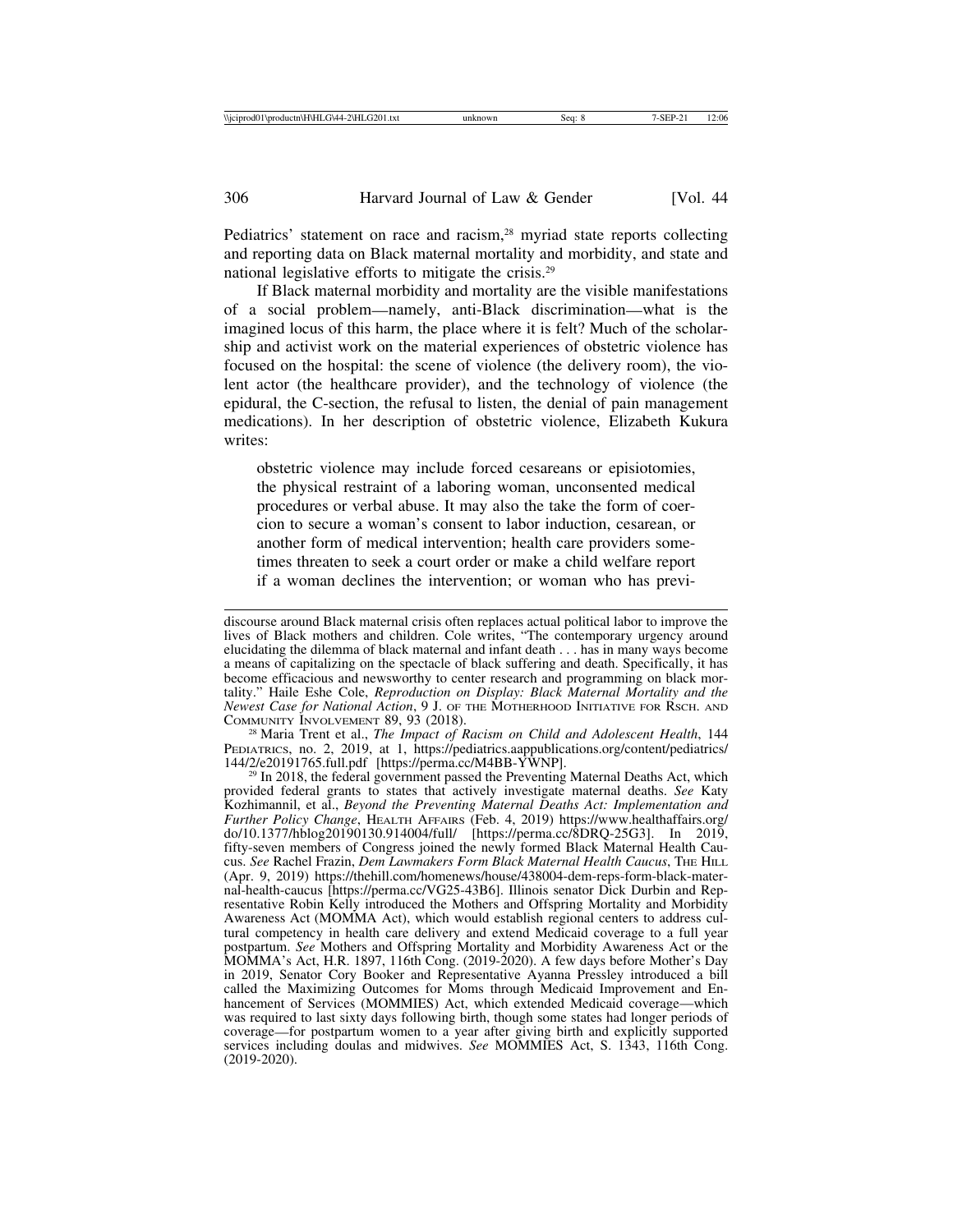ously delivered by cesarean may be coerced into an unwanted and medically unnecessary repeat cesarean due to hospital-wide restrictions on VBAC [vaginal birth after cesarean].<sup>30</sup>

Kukura's perspective emphasizes the central role of the hospital in perpetrating obstetric violence, even as the form of that violence can vary.<sup>31</sup> Kimberly Sears Allers describes obstetric violence similarly as "stories of insults, harassment, disregard for pain and nonconsensual touching during OB/GYN exams and childbirth," yet she underscores that this violence spans the perinatal period and includes "the denial of treatment, verbal humiliations, invasive practices, or a disregard for pain, as well as a lack of privacy during vaginal exams, unnecessary use of medication and sexual assault."32 Indeed, exposing how medicalized violence is ordinary and routine, particularly for Black women, has become a touchstone of the reproductive justice movement.

Much of the attention to maternal health—made possible by reproductive justice feminists' activism—has centered on the hospital as a key site of violence, of deadly outcomes for Black women. This is unsurprising in a country where the vast majority of births unfold at hospitals.<sup>33</sup> At times, there has been a sustained attention to providers' failure to listen to Black mothers, leading some to argue that the key to eradicating the racial disparity in maternal death is more Black providers, $34$  or training current providers in

<sup>32</sup> Kimberly Sears Allers, *Obstetric Violence is a Real Problem: Evelyn Yang's Experience is Just One Example*, WASH. POST (Feb. 6, 2020), https://www.washingtonpost. com/lifestyle/2020/02/06/obstetric-violence-is-real-problem-evelyn-yangs-experience-is-

 $33$  The collaboration between law and institutionalized medicine marks birthing in non-medical locations, particularly homes, as risky and even criminal, with the exception of the long period of COVID-19 that, as I argue elsewhere, remade the meaning of home birth. *See* Jennifer C. Nash, *Home is Where the Birth Is: Race, Risk, and Labor During*

<sup>&</sup>lt;sup>30</sup> Elizabeth Kukura, *Revisiting Roe to Advance Reproductive Justice for Childbear-*<br>*ing Women*, 94 NOTRE DAME L. REV. 20, 22 (2018).

<sup>&</sup>lt;sup>31</sup> See Farah Diaz-Tello, *Invisible Wounds: Obstetric Violence in the United States*, 47 REPROD. HEALTH MATTERS 56, 57 (2016) (noting "the existing US research suggests that women experience significant pressure and loss of autonomy in maternity care. Roth et al surveyed birth workers (including doulas, childbirth educators, and labour and delivery nurses) and found that more than half had witnessed a physician engage in a procedure explicitly against a woman's will, and nearly two-thirds had witnessed providers "occasionally" or "often" engage in procedures without giving a woman a choice or time to consider the procedure") (citing LOUISE MARIE ROTH ET AL., MATERNITY SUPPORT SUR-VEY, A REPORT ON THE CROSS-NATIONAL SURVEY OF DOULAS, CHILDBIRTH EDUCATORS AND LABOR AND DELIVERY NURSES IN THE UNITED STATES AND CANADA 36 (2014), https://maternitysurvey.files.wordpress.com/2014/07/mss-report-5-1-14-final.pdf [https://

<sup>&</sup>lt;sup>34</sup> For coverage of the lack of Black providers, see A Key to Black Infant Survival? *Black Doctors*, NAT. PUB. RADIO (Sept. 18, 2020), https://www.npr.org/transcripts/ 913718630 [https://perma.cc/NZH3-6RZA]; Maria Aspan, *The Lack of Black Doctors is Killing Black Babies, New Study Finds*, FORTUNE (Aug. 20, 2020), https://fortune.com/ 2020/08/20/black-doctors-mortality-rate-newborns/ [https://perma.cc/R83A-3KES]; Tressie McMillan Cottom, *I Was Pregnant and in Crisis. All the Doctors and Nurses Saw*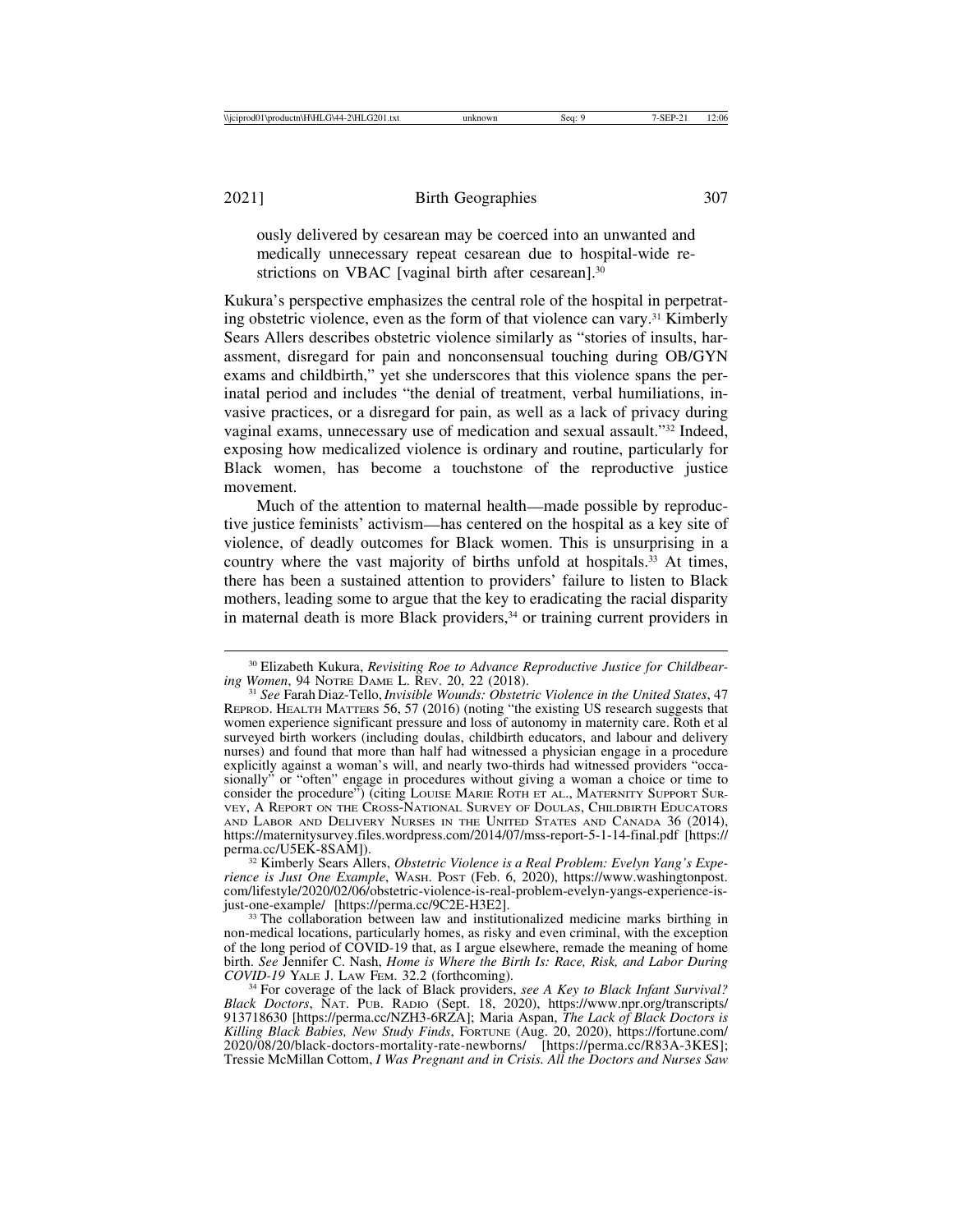the deadly outcomes of implicit bias and medical racism.35 Leslie Farrington writes, "Black mothers are often not listened to . . . Deaths and severe complications related to pregnancy and childbirth are the tip of the iceberg of medical harm experienced by Black birthing people, from rushed prenatal visits to unnecessary and unwanted cesarean births. . . ."36 A ProPublica investigation found that "black serving" hospitals are more likely to have patients facing severe complications, and analysis of two years of hospital data found "the same broad pattern identified in previous studies—that women who hemorrhage at disproportionately black-serving hospitals are far more likely to wind up with severe complications, from hysterectomies, which are more directly related to hemorrhage, to pulmonary embolisms, which can be indirectly related."<sup>37</sup> One obstetrician-gynecologist noted in reaction to the findings, "The common thread is that when black women expressed concern about their symptoms, clinicians were more delayed and seemed to believe them less . . . It's forced me to think more deeply about my own approach. There is a very fine line between clinical intuition and unconscious bias."38

The material consequences of bias—and of the embodied and epidemiological racial stress that Black mothers literally carry, which Elaine Geronimous famously termed "weathering"39—are largely described as

<sup>35</sup> Elizabeth Chuck, *How Training Doctors in Implicit Bias Could Save the Lives of Black Mothers*, NBC NEWS (May 11, 2018), https://www.nbcnews.com/news/us-news/ how-training-doctors-implicit-bias-could-save-lives-black-mothers-n873036 [https://

<sup>36</sup> Leslie Farrington, *How the CDC and Others are Failing Black Women During Childbirth*, STAT NEWS (Sept. 18, 2020), https://www.statnews.com/2020/09/18/how-thecdc-and-others-are-failing-black-women-during-childbirth/ [https://perma.cc/YTE9-

TQ4R].<br><sup>37</sup> Annie Waldman, *How Hospitals Are Failing Black Mothers*, PROPUBLICA (Dec. 27,<br>2017), https://www.propublica.org/article/how-hospitals-are-failing-black-mothers 2017), https://www.propublica.org/article/how-hospitals-are-failing-black-mothers [https://perma.cc/BT4B-WFEQ].

<sup>38</sup> Amy Roeder, *America is Failing Its Black Mothers*, HARV. PUB. HEALTH (2019), https://www.hsph.harvard.edu/magazine/magazine\_article/america-is-failing-its-black-

 $39$  For signature articles where Geronimous develops weathering, see Arline T. Geronimus, *On Teenage Childbearing and Neonatal Mortality in the United States*, 13 POP. AND DEV. REV. , no. 2, 245 (1987); Arline T. Geronimus, *The Weathering Hypothesis and the Health of African American Women and Infants: Evidence and Speculations*, 2 ETHNICITY & DISEASE 207 (1992); Arline T. Geronimus et al., *'Weathering' and Age Patterns of Allostatic Load Scores Among Blacks and Whites in the United States*, 96 AM. J. OF PUB. HEALTH 826 (2006); Arline T. Geronimus et al., *Do US Black Women Experience Stress-Related Accelerated Biological Aging*?, 21 HUM. NATURE 19 (2010).

*Was an Incompetent Black Woman*, TIME (Jan. 8, 2019), https://time.com/5494404/tressie-mcmillan-cottom-thick-pregnancy-competent/ [https://perma.cc/S3V9-HQKR] ("What so many black women know is what I learned as I sat at the end of a hallway with a dead baby in my arms. The networks of capital, be they polities or organizations, work most efficiently when your lowest status characteristic is assumed. And once these gears are in motion, you can never be competent enough to save your own life."); *Mortality Rate for Black Babies is Cut Dramatically When Black Doctors Care for Them After Birth, Researchers Say*, WASH. POST (Jan. 8, 2021), https://www.washingtonpost.com/ health/black-baby-death-rate-cut-by-black-doctors/2021/01/08/e9f0f850-238a-11eb-<br>952e-0c475972cfc0\_story.html [https://perma.cc/U9AX-P5KZ].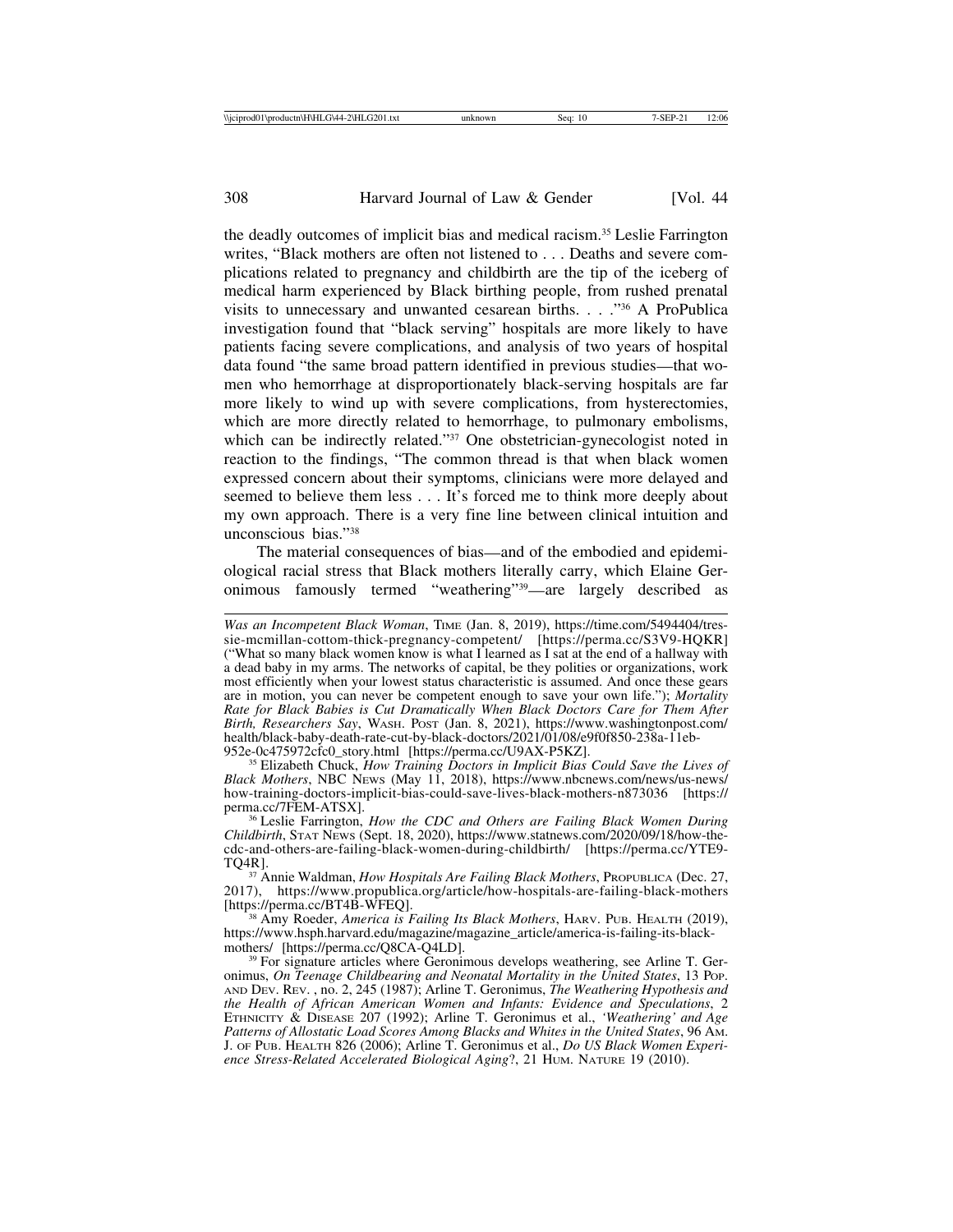experienced at hospitals and take myriad forms, including the racial disparities in C-sections and the denial of pain medication to postpartum birthing Black people.40 Emily Bobrow writes, "In obstetrics, for example, hospitals regularly tell Black women they are less likely than white women to have a successful vaginal delivery after a C-section, regardless of other details. The accumulation of all of this is that Black people get less care."41 Here, it is hospitals that are the scene of intrusive violence, where the manifestation of anti-Black misogyny is brutally felt by Black birthing bodies.

If the hospital is all too often an intrusive presence, there is also increasing attention to the non-care Black mothers experience in hospitals. Serena Williams' famous account of her experience with medical non-responsiveness to her postpartum health is emblematic of this, an account which foregrounds how even affluent celebrity Black women are subject to medical neglect. In a 2018 article in *Vogue Magazine*, Rob Haskell reports:

The next day, while recovering in the hospital, Serena suddenly felt short of breath. Because of her history of blood clots, and because she was off her daily anticoagulant regimen due to the recent surgery, she immediately assumed she was having another pulmonary embolism. (Serena lives in fear of blood clots.) She walked out of the hospital room so her mother wouldn't worry and told the nearest nurse, between gasps, that she needed a CT scan with contrast and IV heparin (a blood thinner) right away. The nurse thought her pain medicine might be making her confused. But Serena insisted, and soon enough a doctor was performing an ultrasound of her legs. "I was like, a Doppler? I told you, I need a CT scan and a heparin drip," she remembers telling the team. The ultrasound revealed nothing, so they sent her for the CT, and sure enough, several small blood clots had settled in her lungs. Minutes later she was on the drip. "I was like, listen to Dr. Williams!"<sup>42</sup>

I quote this at length because it captures the profound neglect Williams experienced: a refusal to listen to her symptoms, to trust her reports of her own

<sup>40</sup> *See* Lisa Rapaport, *Black, Hispanic Mothers Report More Pain After Delivery but Get Less Pain Medication*, REUTERS (Nov. 12, 2019), https://www.reuters.com/article/ushealth-postpartum-pain/black-hispanic-mothers-report-more-pain-after-delivery-but-getless-pain-medication-idUSKBN1XM2R4 [https://perma.cc/J7ZF-5EDV]. This extends to labor when Black women are the least likely to receive epidurals for pain management. *See* Laurent G. Glance et al., *Racial Differences in the Use of Epidural Analgesia for Labor,* 106 ANESTHESIOLOGY 19, 24 (2007), https://pubs.asahq.org/anesthesiology/article/106/1/19/8893/Racial-Differences-in-the-Use-of-Epidural [https://perma.cc/A94C-YDYF] ("A number of different factors may account for the observed differences in epidural use across different racial and ethnic groups. These factors included differences

<sup>&</sup>lt;sup>41</sup> Bobrow, *supra* note 2.<br><sup>42</sup> Rob Haskell, *Serena Williams on Motherhood, Marriage, and Making Her Comeback*, VOGUE (Jan. 10, 2018), https://www.vogue.com/article/serena-williams-voguecover-interview-february-2018 [https://perma.cc/W28L-LLJW].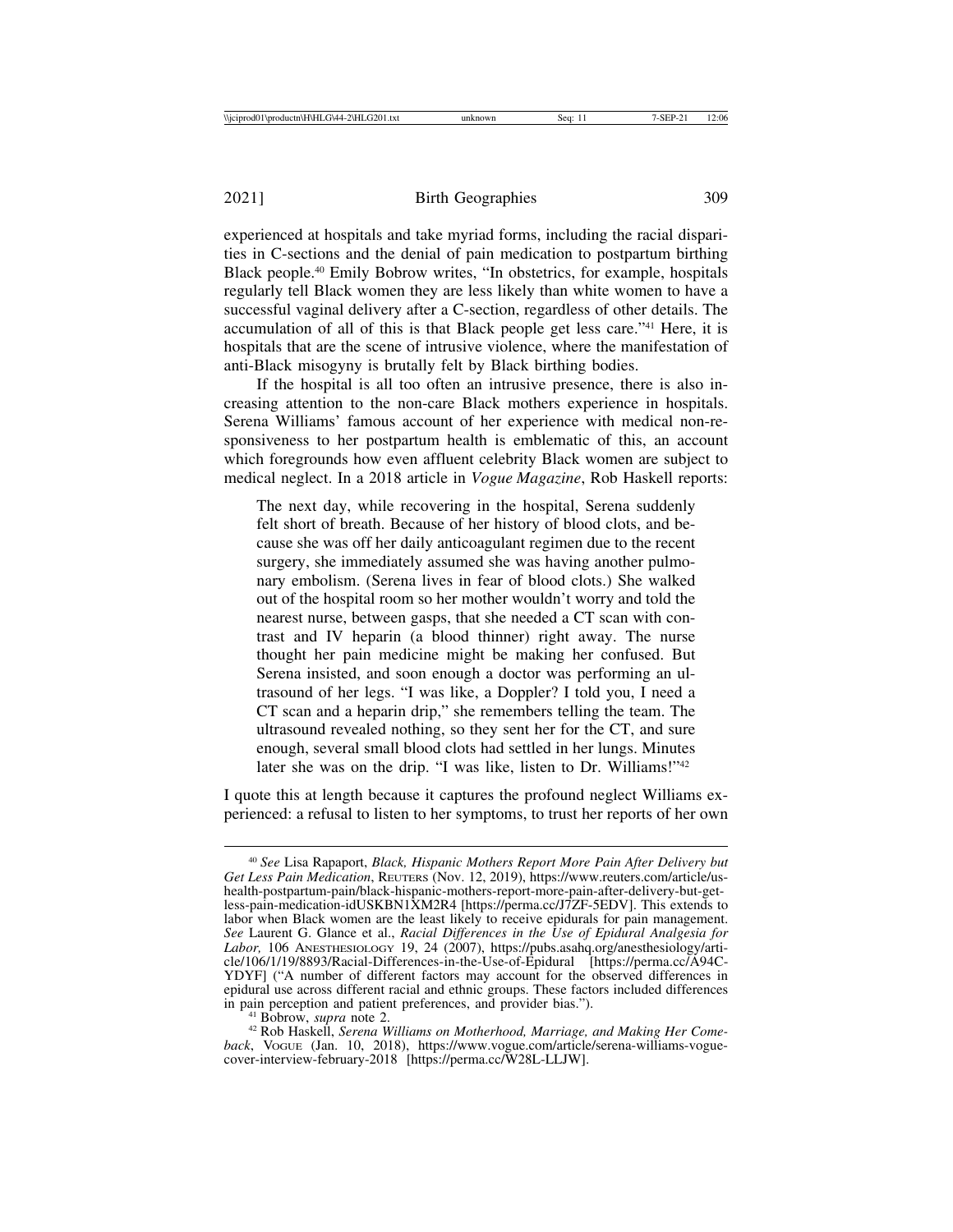body, and to hear her concerns about her medical history. This neglect could have deadly consequences, even for a celebrity like Williams, as scholars emphasize that class status is no immunization from the persistence of medical violence.43 Tressie McMillan Cottom reflects on Williams' experience and asks:

In the wealthiest nation in the world, black women are dying in childbirth at rates comparable to those in poorer, colonized nations. The CDC says that black women are 243 percent more likely to die from pregnancy or childbirth-related causes than are white women. Medical doctors surely know about these disparities, right? Why, then, would a global superstar have to intervene so directly in her own postnatal care, and what does that say about how poorer, average black women are treated when they give birth?44

Celebrity cases like Williams' only underscore the violence of the hospital, the sense that it is ground-zero of obstetric violence, and the sense that providers approach Black birthing patients with distrust, neglect, and an unwillingness to listen.

But there is another perspective on the hospital, one carefully attuned to what happens when hospitals disappear, when the scene of violence is not inside the hospital but in its absence. Washington, D.C. has been described as the quintessential "maternal care desert," a race-neutral term that obscures that it is a desert for Black birthing people and a desert that particularly affects the District's Southeast quadrant and its primarily Black population. Kayla Randall and Kaarin Vembar emphatically note that the District is "one of the worst places in the United States, and in the developed world, to deliver a child,"45 and in 2015, Save the Children described Ward

<sup>43</sup> *See* Nina Martin, *Nothing Protects Black Women From Dying in Pregnancy and Childbirth*, PROPUBLICA (Dec. 7, 2017), https://www.propublica.org/article/nothing-protects-black-women-from-dying-in-pregnancy-and-childbirth [https://perma.cc/MLL6- 9ASG]; Linda Villarosa reports:

The study, conducted by four researchers at the C.D.C. — Kenneth Schoendorf, Carol Hogue, Joel Kleinman and Diane Rowley — mined a database of close to a million previously unavailable linked birth and death certificates and found that infants born to college-educated black parents were twice as likely to die as infants born to similarly educated white parents. In 72 percent of the cases, low birth weight was to blame. I was so surprised and skeptical that I peppered him with the kinds of questions about medical research that he encouraged us to ask in his course. Mainly I wanted to know *why*. "No one knows," he told me, "but this might have something to do with stress.".

Villarosa, *supra* note 26.<br><sup>44</sup> Cottom, *supra* note 34.<br><sup>45</sup> Kayla Randall & Kaaarin Vembar, *Women in D.C. Face Obstacles at Every Step of Pregnancy and Childbirth,* WASH. CITY PAPER (Aug. 30, 2018), https://washingtoncitypaper.com/article/184340/women-in-dc-face-obstacles-at-every-step-of-pregnancy-andchildbirth/ [https://perma.cc/49XZ-GQEV]. The authors note: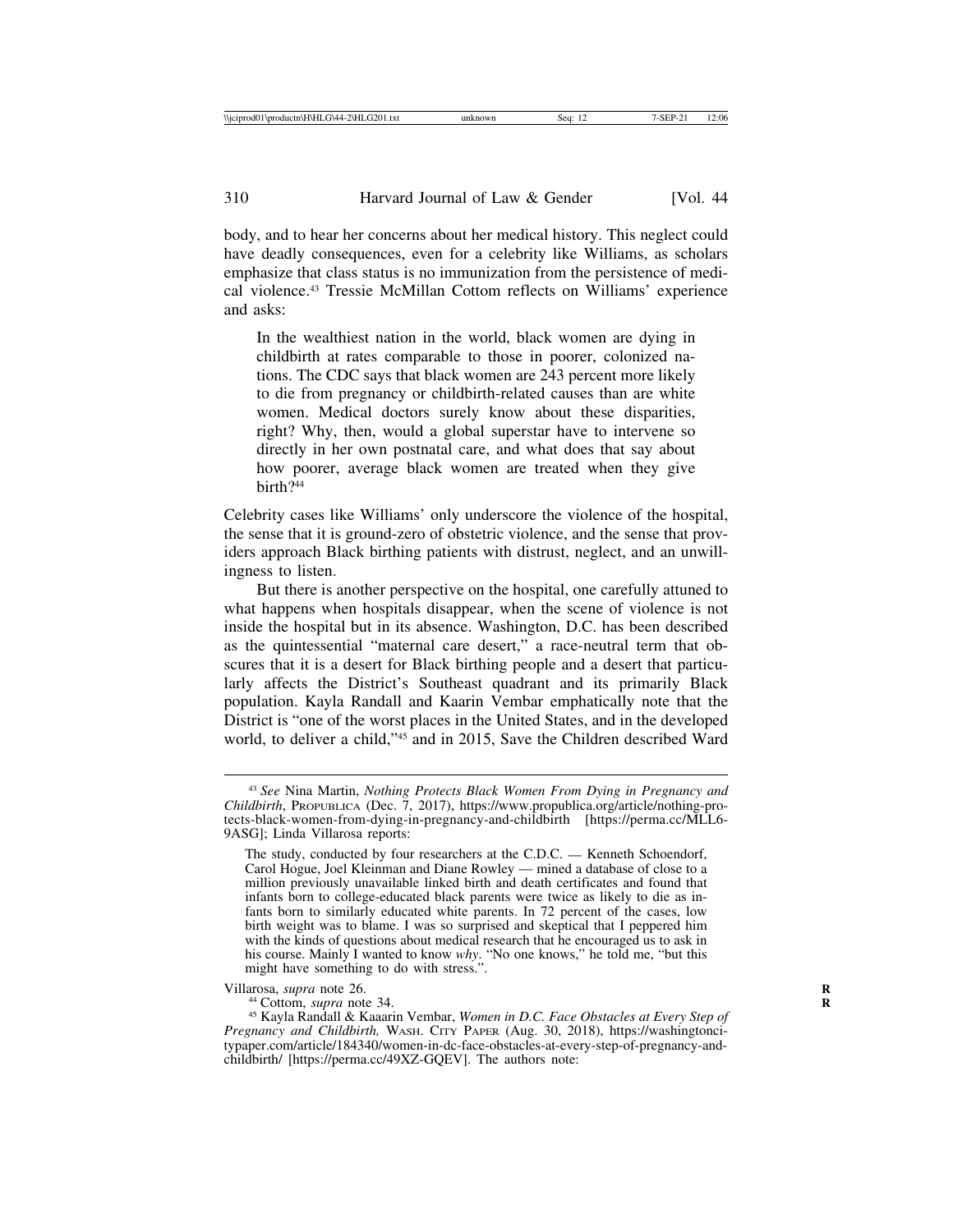8—which is 92% Black—as a place where "[infants] are 10 times more likely to die than children in Ward 3, Washington's affluent northwest."46

In December 2017, a few days after requesting millions of dollars from the District, United Medical Center—the only hospital east of the Anacostia River (and the only public hospital in the District)—decided to close its obstetrics unit.47 The closest hospitals—Howard University Hospital, Providence Hospital, and Prince George's Hospital Center—are all at least a twenty-minute drive from the District's Southeast quadrant, something that became particularly visible when, in the fall of 2019, Shaquana Bates delivered a stillborn and nearly died when an ambulance took an hour to transport her to a DC hospital.<sup>48</sup> Councilman Vince Gray said of the hospital's initial closing by regulators earlier that year, "I am incredibly concerned that residents on the East End of the District no longer have the option to have their babies delivered at an East End hospital."49

The closure of United Medical Center's maternity ward was a complicated story. In 2017, the D.C. Department of Health (DOH) ordered the hospital to stop all deliveries and prenatal care because of systemic

<sup>47</sup> See Peter Jamison, *Nursery and Delivery Rooms at D.C.'s Public Hospital Will Not Reopen*, WASH. POST (Dec. 13, 2017), https://www.washingtonpost.com/local/dc-politics/ nursery-and-delivery-rooms-at-dcs-public-hospital-will-not-reopen/2017/12/13/<br>cec40a42-e038-11e7-8679-a9728984779c\_story.html [https://perma.cc/2CEC-6SWJ].

cec40a42-e038-11e7-8679-a9728984779c\_story.html [https://perma.cc/2CEC-6SWJ]. <sup>48</sup> *See* Amanda Michelle Gomez, *She Had a Stillborn Baby. She Faults an Ambulance Delay*, WASH. CITY PAPER (Oct. 21, 2019), https://washingtoncitypaper.com/article/ 177988/she-had-a-stillborn-baby-she-faults-an-ambulance-delay/ [https://perma.cc/ Y33C-FJJ2]. Gomez writes:

When two ambulances arrived, 31 minutes after Bates' mother first called for help, the first responders debated which vehicle would transport her, she says, making every second feel like lost time. Bates recounts other instances that felt this way: The ambulance stopped twice because the driver said the back door was open, first responders sounded like they didn't know where to go when they arrived to the hospital. The ambulance departed for the hospital at 10:02 p.m. and arrived at  $10:23$  p.m. Bates delivered a stillborn baby. The obstetrician who delivered Daymarion said Bates too was at risk—she could have died due to blood loss. She received two blood transfusions, and stayed in the hospital for seven days after the birth. The hospital let Bates keep her baby in a refrigerated crib in her room. "If the ambulance came on time, I don't think I would be going through this," says Bates. "The only support I really had was the caseworker from Washington Hospital."

<sup>49</sup> Fenit Nirappil, *D.C. Shuts Down Obstetrics Ward at United Medical Center for 90 Days*, WASH. POST (Aug. 8. 2017), https://www.washingtonpost.com/local/dc-politics/dcshuts-down-obstetrics-ward-at-united-medical-center-for-90-days/2017/08/08/31c359ae-7c52-11e7-9d08-b79f191668ed\_story.html [https://perma.cc/PMG4-FGE3].

Black women are three to four times more likely than white women to die from childbirth in the U.S. The District is a case in point. Dr. Roger A. Mitchell, D.C.'s chief medical examiner, testified at a December public hearing on maternal mortality that 75 percent of the maternal deaths D.C. recorded between 2014 and 2016 were black women.

<sup>&</sup>lt;sup>46</sup> Miriam Zoila Pérez, *A Maternity Care Desert Threatens Lower Income Women in Washington, D.C.*, COLORLINES (Sept. 28, 2017), https://www.colorlines.com/articles/maternity-care-desert-threatens-lower-income-women-washington-dc [https://perma.cc/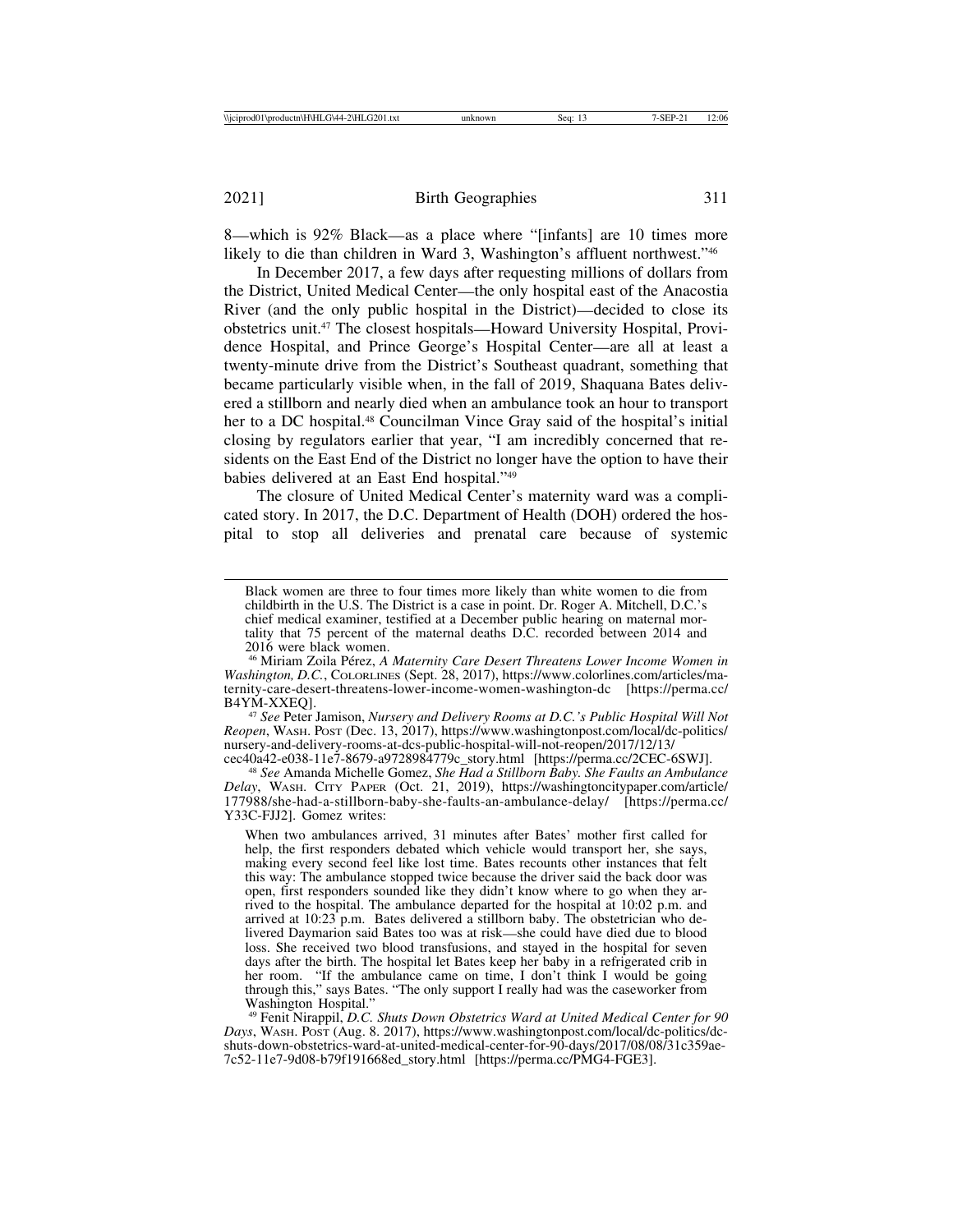"deficiencies."50 According to reports, the hospital staff failed to "take critical steps to prevent the transmission of HIV from an infected mother to her newborn, such as delivering by Caesarean section or treating the infant shortly after birth with antiretroviral medication."51 A pregnant patient with breathing difficulty and a history of pre-eclampsia was not properly monitored, and obstetricians failed to physically screen a newborn at the proper time after birth.52 DOH Director LaQuandra Nesbitt noted, "We found things that led us to decisions to restrict the hospital's license to not provide scheduled deliveries and the subsequent newborn nursery services that would occur."53 Thus United Medical Center, while present in the community, was hardly serving its community members with adequate care; in fact, its presence was marked by significant failures of care with material consequences. Yet the announcement of the closure of the maternity ward for good was met with tremendous sadness and political unrest. Ebony Marcelle, the director of midwifery at DC's Community of Hope's Family Health and Birth Center, said:

It's a huge issue that we don't have a hospital east of the river. UMC wasn't perfect and they definitely have their drama. I get it. However, for me, a lot of times it was like a gateway for my women in Ward 8. It would be a start sometimes for them. It takes two hours to get across town on a bus to Northwest.<sup>54</sup>

While the story of the maternal medical desert is often reported as one that particularly impacts Black women living in urban centers like Washington, D.C.—and particularly hyper-segregated urban centers (like Chicago and D.C.)—this is not exclusively a story about the metropole and Black women's abandonment by the hospital in urban landscapes. Indeed, maternal

<sup>50</sup> Peter Jamison & Fenit Nirappil, *Dangerous Mistakes Led to Shutdown of United Medical Center Obstetrics Ward,* WASH. POST*.* (Aug. 14, 2017), https:// www.washingtonpost.com/local/dc-politics/dangerous-mistakes-led-to-shutdown-ofunited-medical-center-obstetrics-ward/2017/08/14/5639006a-8114-11e7-b359-<br>15a3617c767b\_story.html archived at [https://perma.cc/2FK2-FMZY].

<sup>&</sup>lt;sup>51</sup> Id. <sup>52</sup> Id. <sup>52</sup> *Id.* <sup>53</sup> *Id.* <sup>53</sup> *Id.* <sup>53</sup> *Id.* 53 *Id.* 54 Randall & Vembar, *supra* note 45. As of the time of writing this article, the hospital is slated to close in January 2023. This decision has also generated substantial controversy. Pat Garofalo reports:

UMC is currently the only hospital in Washington that is not in the city's northwest quadrant—which is both its whitest and richest. The city is grappling with the effects of widespread gentrification and rapidly changing demographics. By one measure, it is the fastest gentrifying city in the country, and in the top four for most black residents displaced. The population UMC serves is majority black, the poorest in the city, and disproportionately composed of Medicaid and Medicare patients.

Pat Garofalo, *Inside the Fight over the Last Hospital in D.C.'s Poorest Neighborhood*, TALK POVERTY (May 28, 2019), https://talkpoverty.org/2019/05/28/umc-dchospital-closure/ [https://perma.cc/24VB-AW5F].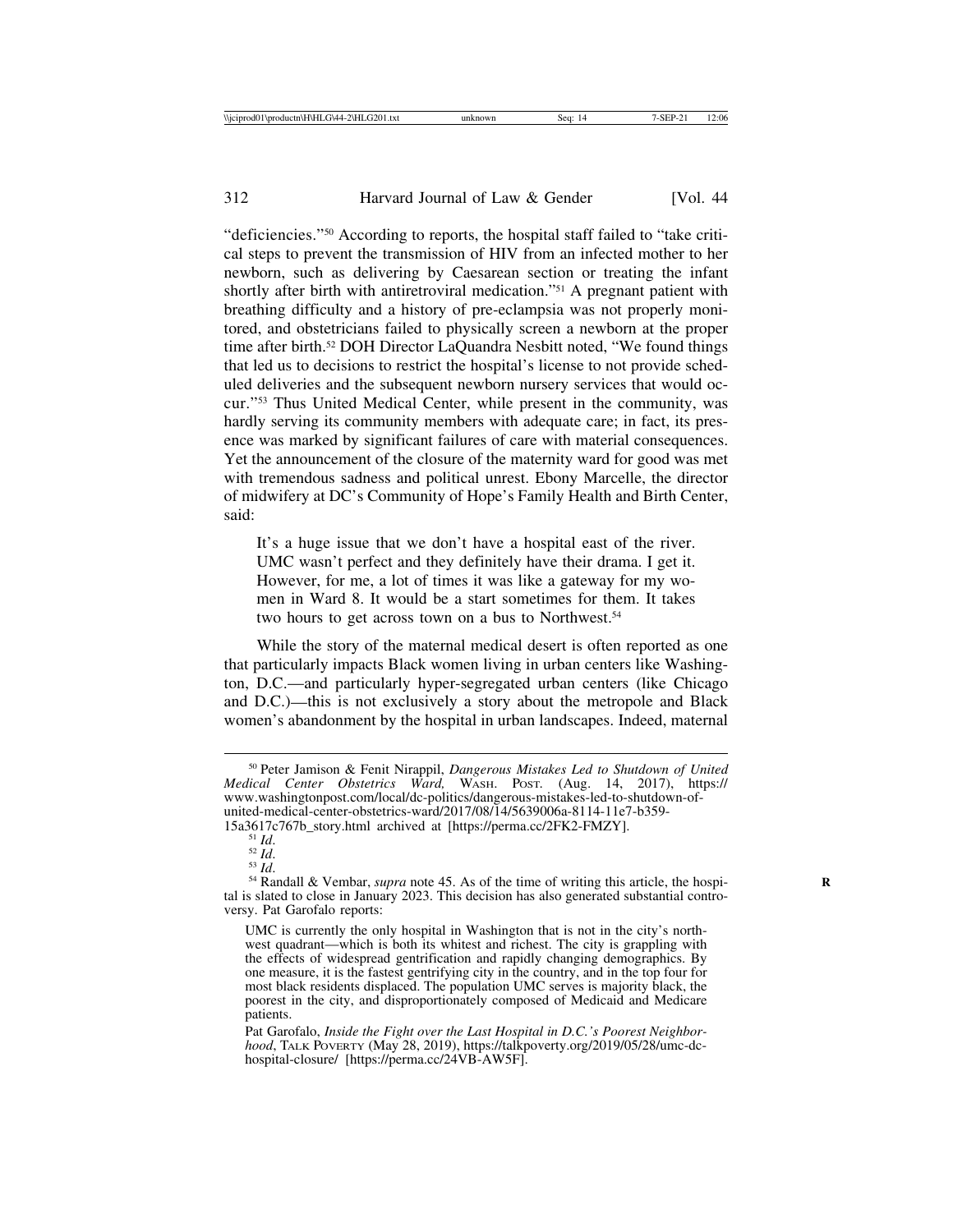medical deserts mark rural areas where OBGYN practitioners are scarce,<sup>55</sup> and where maternity wards have closed at staggering numbers.56 One North Carolina-based journalist reminded readers that "[u]rban or rural, black lives in NC [are] cut short almost before they begin."57 Indeed, the term "rural" often reads as race-neutral, or even white, thus hiding the experiences of Black rural women. As Katy B. Kozhimannil argues, the term "rural" is often coded as white in America, yet 1 in 5 rural Americans is a person of color, and the loss of rural maternity wards disproportionately affects counties with Black residents.58 Thus, what unites Black women in the metropole and in rural contexts is the disappearance of medical institutions serving Black perinatal bodies.

We might think of these competing conceptions of the hospital—overly present and wholly absent—as emblematic of the complex relationship of

<sup>56</sup> See Bram Sable-Smith, *Pregnant Women in Rural Areas Increasingly Travel to Give Birth*, HARVEST PUB. MEDIA (Sept. 27, 2017), https://www.harvestpublicmedia.org/ post/pregnant-women-rural-areas-increasingly-travel-give-birth [https://perma.cc/Z4UR-SJ6N]; Katie King, *Rural Women Must Often Travel Great Distances for Care*, MOD. HEALTHCARE (Sept. 5, 2018), https://www.modernhealthcare.com/article/20180905/ NEWS/180909979/rural-women-must-often-travel-great-distances-for-care [https:// perma.cc/K8D3-9RCN]; Dina Fine Maron, *Pregnant Women Often Have to Travel an Hour or More to Deliver in Rural America*, SCIENTIFIC AMERICAN (Feb. 16, 2017), *reprinted in* STAT (Feb. 16, 2017), https://www.statnews.com/2017/02/16/pregnant-women-rural-america/ [https://perma.cc/L9TW-BXUR] (Writing about Alabama, Maron notes, "Such extreme access problems lead to difficult decisions. Some women in Alabama preemptively choose caesarean section births because they fear they will not make it to the hospital in time, says Dale Quinney, executive director of the Alabama Rural Health Association. Although there have been no studies proving it, Quinney believes the access issue helps explain why his state has one of the country's highest caesarean rates— 35.4 percent of its births in 2015. (The national average was  $\overline{3}2$  percent that year.)" (citing Joyce A. Martin et al., U.S. Dep't Health & Human Serv., NCHS Data Brief No. 258, Births in the United States, 2015 (2016), https://www.cdc.gov/nchs/data/databriefs/ db258.pdf [https://perma.cc/MW7H-QXKL]). In 2017, 54% of rural counties in the US had no hospital obstetrics. <sup>57</sup> Lynn Bonner, *Urban or Rural, Black Lives in NC Cut Short Almost Before They*

*Begin*, CHARLOTTE POST (Jan. 30, 2020), http://www.thecharlottepost.com/news/2020/01/ 30/local-state/urban-or-rural-black-lives-in-nc-cut-short-almost-before-they-begin/

<sup>58</sup> See Katy B. Kozhimannil, *Role of Racial and Geographical Bias in Rural Maternity Care*, AJMC (Sept. 5, 2017), https://www.ajmc.com/view/role-of-racial-and-geographical-bias-in-rural-maternity-care [https://perma.cc/J5VZ-FUU2].

<sup>55</sup> *See* Linda Marsa, *Labor Pains: the OB-GYN Shortage*, AAMCNEWS (Nov. 15, 2018), https://www.aamc.org/news-insights/labor-pains-ob-gyn-shortage [https:// perma.cc/R4A5-5TJS] ("The growing OB-GYN shortage is mostly a matter of demand exceeding supply. In recent decades, the number of U.S. women over age 18 has increased by 33 million—yet OB-GYN first-year residency positions grew by less than 200 between 1992 and 2016. In addition, many OB-GYNs are nearing retirement: their average age is 51, and they tend to retire beginning at 59. Some may consider leaving in part because of their specialty's high likelihood of being sued. In fact, nearly two out of three OB-GYNs face legal action at some point, the highest rate of all specialties, according to a 2018 report.") (citing Press Release, Doximity, New Research Details Risk of National OB-GYN Shortage (July 20, 2017) (citing José R. GUARDADO, AM. MED. Assoc'n, MED-ICAL LIABILITY CLAIM FREQUENCY AMONG U.S. PHYSICIANS (2017)). The ACOG reports that half of US counties do not have even one OBGYN. *See* AM. COLL. OF OBSTETRI-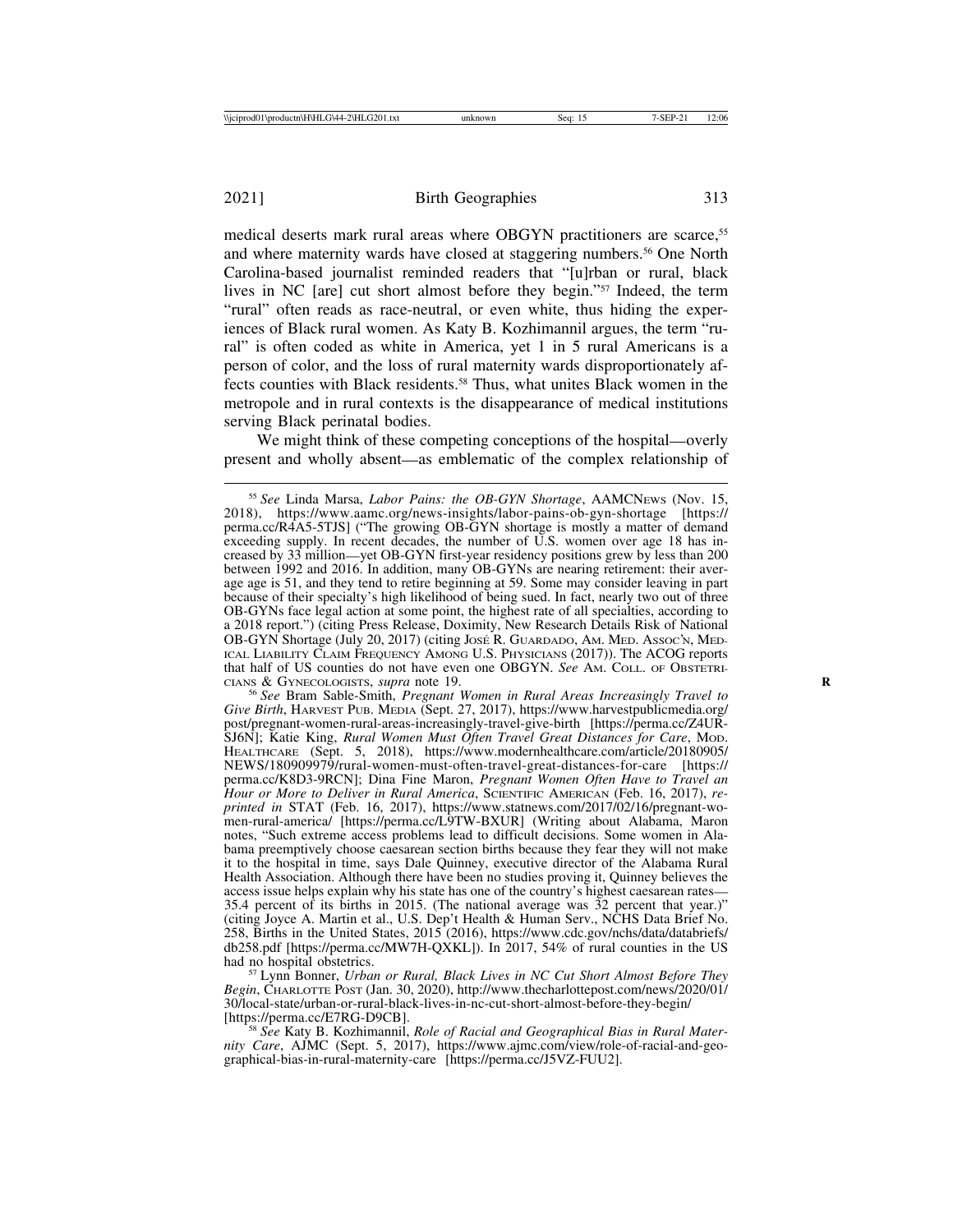Black women to institutions. At once, reproductive justice advocates contend that Black mothers *should* have access to institutional medicine, even as they underscore that institutional medicine is the site of violence. In many ways, this conundrum is one that critical race scholars have contended with for decades, often around the criminal justice system. Randall Kennedy<sup>59</sup> famously argues that the criminal justice system under-protects Black people, even as scholars like Michelle Alexander<sup>60</sup> point to the over-presence of the criminal justice system in shaping Black life. Reginald Dwayne Betts poignantly describes this dilemma:

I know that American prisons do little to address violence. If anything, they exacerbate it. If my friends walk out of prison changed from the boys who walked in, it will be because they've fought with the system—with themselves and sometimes with the men around them—to be different. Most violent crimes go unsolved, and the pain they cause is nearly always unresolved. And those who are convicted—many, maybe all—do far too much time in prison. And yet, I imagine what I would do if the Maryland Parole Commission contacted my mother, informing her that the man who assaulted her is eligible for parole. I'm certain I'd write a letter explaining how one morning my mother didn't go to work because she was in a hospital; tell the board that the memory of a gun pointed at her head has never left; explain how when I came home, my mother told me the story. Some violence changes everything.<sup>61</sup>

This is perhaps the paradox of institutionality, one that is even more profound for reproductive justice advocates who seek "More Life" for Black mothers and their children, and who want at once the reformed hospital and something that Michell Miller calls "obstetric abolitionism."62 I point to this paradox not to critique the reproductive justice movement, which I see as profoundly generative in the labor it has performed on behalf of Black women's freedom. Instead, I point to this paradox to suggest an opportunity to clarify the political desires of this profoundly significant social movement, to make clear precisely what kinds of change we desire and seek and

<sup>59</sup> *See* RANDALL KENNEDY, RACE, CRIME & THE LAW 29 (1997) ("Deliberately withholding protection against criminality (or conduct that should be deemed criminal) is one of the most destructive forms of oppression that has been visited upon African-Americans."). <sup>60</sup> *See* MICHELLE ALEXANDER, THE NEW JIM CROW: MASS INCARCERATION IN THE

AGE OF COLORBLINDNESS 2 (2010) ("[W]e use our criminal justice system to label people of color 'criminals' and then engage in all the practices [of discrimination, exclusion, and social contempt] we supposedly left behind.").

<sup>&</sup>lt;sup>61</sup> Reginald Dwayne Betts, *Kamala Harris, Mass Incarceration, and Me*, N.Y. TIMES (Oct. 20, 2020), https://www.nytimes.com/2020/10/20/magazine/kamala-harris-crime-<br>prison.html [https://perma.cc/UNK9-UAUE].

 $62$  Personal conversation with Michell Miller, PhD Candidate, Performance Studies, Northwestern University (Apr. 7, 2020).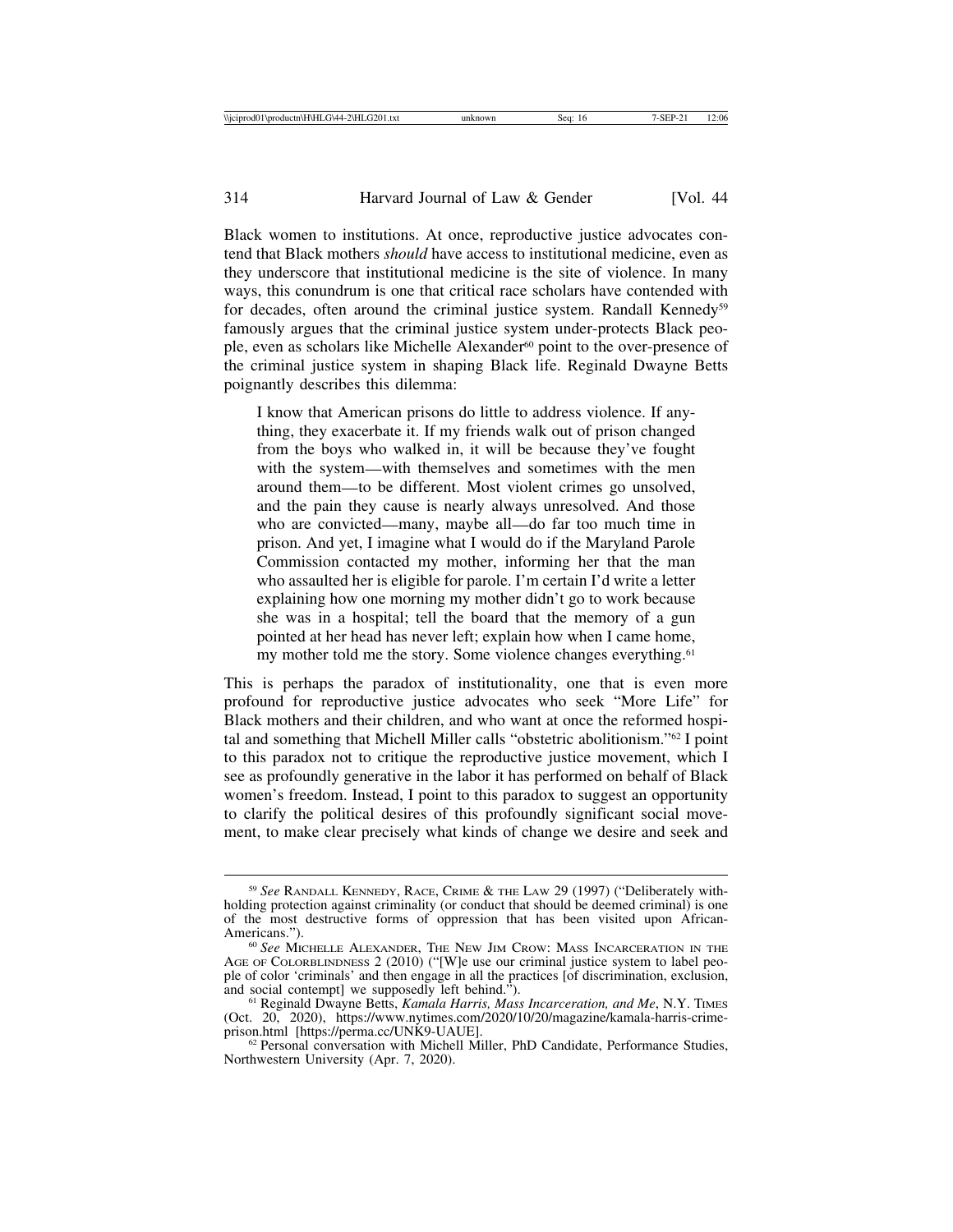where we might isolate the key of our push toward eliminating obstetric violence and ensuring birth freedom.

II. THE RACIAL POLITICS OF PERINATAL CREDENTIALS

While reproductive justice advocates have focused on the hospital's intrusive presence or wholesale absence as indicative of the workings of obstetric violence, I argue that this perspective misses something crucial: the hospital is merely *one* dense node in a larger web of legal and medical actors that produce and uphold standards shoring up proximity to institutional medicine as the preeminent form of care. These standards denigrate both providers and patients who operate outside of these structures, deeming them risky, dangerous, and at times, criminal. In other words, while the hospital is only one site of violence, it enacts, reflects, and performs a set of standards that prop up institutionalized medicine as the appropriately risk-mitigating site for perinatal care. Those standards are produced both by institutionalized medicine, including organizations like the American Medical Association, and by law in its efforts to regulate myriad forms of birth-work in the name of patient safety and standardization. Indeed, the question of standardization goes to the heart of the complex politics of institutionality that haunt Black feminist thought. On the one hand, standards can ensure that Black mothers receive adequate care and that providers follow checklists designed to minimize discretion and maximize the provision of care. On the other hand, standards can perpetuate elitism, secure the privilege of the most conventionally educated and credentialized, and effectively undermine or discredit training secured through experience rather than through traditional schooling.

Indeed, law and medicine have collaborated to create standards around much of perinatal caregiving, including the lactation industry and midwifery. I argue that these standards have historically worked to punish, regulate, and even criminalize Black women providers and patients, particularly those who approach perinatal life with a critique of conventional medicine, or with an awareness of statistics revealing how deadly institutionalized medicine can be for Black birthing people.63 The hospital is part of this story, of course, but the forces that operate to uphold seemingly neutral standards in

<sup>63</sup> I take this up more in my earlier work. *See* Jennifer C. Nash, *Birthing Black Mothers: Birth Work and the Making of Black Maternal Political Subjects*, 47 WOMEN'S STUD. Q. 29, 29–50 (2019). *See also* Helena Andrews-Dyer, *This Isn't Another Horror Story About Black Motherhood*, WASH. POST (Sept. 4, 2019), https:// www.washingtonpost.com/graphics/2019/lifestyle/black-motherhood/ [https://perma.cc/ JWY5-99WC] ("Forget putting your feet up or sticking your head in the sand. This isn't an option for black women staring down a plus sign. These days your pregnancy must be 'woke,' 10 months filled with research and study and planning. As a black woman, it's not enough to 'stay hydrated,' make your prenatal appointments and curate the perfect nursery on Pinterest. There are studies to digest, articles forwarded by your best friend on Csection rates to read, summits to attend on combating implicit bias, and doctors to screen for implicit bias. It is exhausting work. And I need a break.").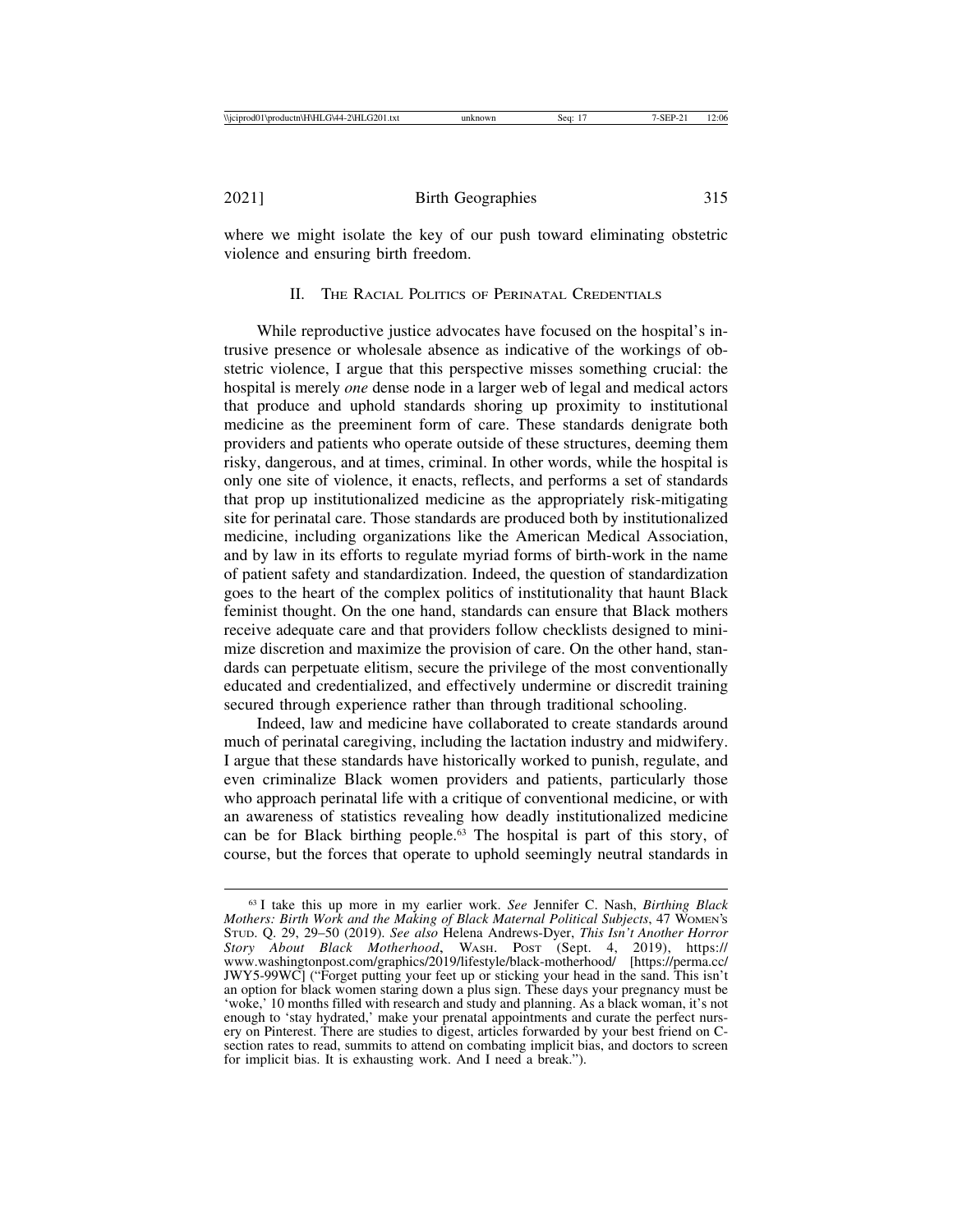the name of safety or standardization are far greater than the hospital. In reading the hospital as one node in a larger network of regulatory actors that shore up hierarchies that operate in the name of care but produce rampant non-care, I ask: what if we think of institutionalized medicine—including but not limited to the hospital—not merely as a site that polices and injures Black women's bodies through its presence and absence, but as a location that produces wholesale topographies of non-care taking myriad forms, including maternal care deserts, the denial of epidurals, long rides to secure prenatal care, and unwanted C-sections.

In this section, I argue that these geographies are crucially made through systems of credentialization and standardization, medical and legal hierarchies which assign risk to certain providers and patients, and non-risk to others. As I show here, Black providers and patients are regularly marked as problematic, pathological, dangerous, and risk-prone, even as they collectively labor to secure Black maternal life, particularly in the face of a new cultural awareness of staggering Black maternal and infant mortality rates. In foregrounding the construction of Black patients—particularly Black perinatal patients—as pathological, I draw on Khiara M. Bridges' work. Bridges' ethnographic study of a New York City public hospital and the perinatal patients it serves reveals that Black perinatal patients are often constructed as "wily." This notion of Black perinatal flesh as wily is a profound "controlling image"64 which constructs the "wily patient's pregnant body . . . not . . . as a symbol of infinite possibility, joy, or self-fulfillment—a reading that may only be reserved for the non-poor.  $\ldots$  [T]he (poor) wily patient's pregnancy is realized as the event that makes the welfare queen possible, the condition that makes the entire welfare apparatus necessary."65 As Tessie Cottom describes in her own account of medical racism and obstetric violence, "When the medical profession systematically denies the existence of black women's pain, underdiagnoses our pain, refuses to alleviate or treat our pain, healthcare marks us as incompetent bureaucratic subjects. Then it serves us accordingly."<sup>66</sup>

As a way of thinking about the labor of institutional medicine and its ongoing practice of marking—and unmarking—certain actors as safe, I turn to two ongoing legal and medical debates that far exceed the space of the hospital and fundamentally touch on Black maternal and infant survival: (1) debates about midwifery and (2) debates about lactation consultants. I have

<sup>&</sup>lt;sup>64</sup> "Controlling image" is Patricia Hill Collins's term developed in her foundational BLACK FEMINIST THOUGHT (1990).

 $^{65}$  Khiara Bridges, Reproducing Race: An Ethnography of Pregnancy as a Site of Racialization 227 (2008).

<sup>&</sup>lt;sup>66</sup> TRESSIE MCMILLAN COTTOM, THICK: AND OTHER ESSAYS 86 (2019). On the discrimination that Black medical providers experience, *see* Yuki Noguchi, *To Be Young, A Doctor and Black: Overcoming Racial Barriers in Medical Training,* NPR (Jul. 1, 2020), https://www.npr.org/sections/health-shots/2020/07/01/880373604/to-be-young-a-doctorand-black-overcoming-racial-barriers-in-medical-training [https://perma.cc/HK4M-UQJG].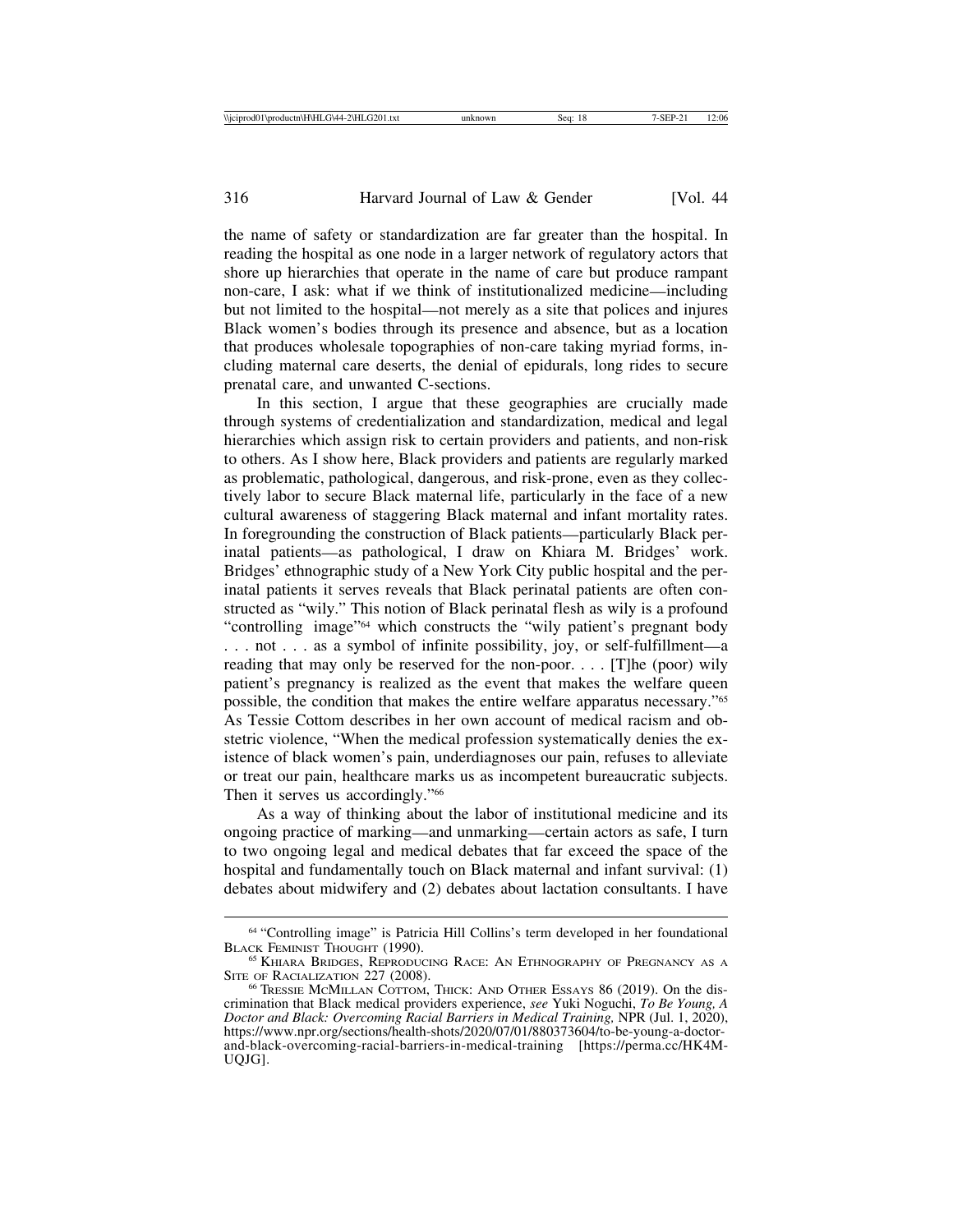2021] Birth Geographies 317

chosen these two sites because both are central to Black infant and maternal health, and both too often fall out of reproductive justice conversations focused on the hospital as the site of violence. The midwifery model of care, for example, has been shown to yield far fewer C-sections, $67$  a statistic particularly important for Black mothers who are both more likely than their white counterparts to receive C-sections in hospitals and more likely to die from postnatal complications.68 In the case of midwifery, home births have been hailed by some Black birthworkers—particularly during COVID-19 as an option Black birthing people should consider to avoid the deadly outcomes associated with the hospital. Yet the legal and medical regulation of midwifery make that decision largely impossible, compelling patients to interface with institutionalized medicine in order to avoid pathologization.

In the case of the lactation industry, there has been both an increased state and public health investment in promoting breastfeeding and a particular investment in supporting Black breastfeeding, given a new cultural attention to a racial gap in breastfeeding rates.69 Chelsea O. McKinney and her colleagues found that 61% of Black mothers initiated breastfeeding compared to 78% of white mothers.<sup>70</sup> This has led some scholars and activists to argue that "the large disparity in breastfeeding rates between black women and women of other races and ethnicities means that breastfeeding-related programs and legislation must be examined from an anti-essentialist, intersectionality perspective."<sup>71</sup> While I have offered critiques of what has become a near-mandate to breastfeed (a mandate that is particularly enforced to constrain poor women's infant-feeding choices), here I flag how breastfeeding is at once hailed as a crucial technology of supporting Black

<sup>67</sup> *See* Linda Carroll, *Fewer C-Sections When Low-Risk Deliveries Handled by Midwives*, REUTERS (Oct. 10, 2019), https://www.reuters.com/article/us-health-birth-midwives/fewer-c-sections-when-low-risk-deliveries-handled-by-midwives-idUSKBN1WP38D [https://perma.cc/7QSJ-GNZZ].

idUSKBN1WP38D [https://perma.cc/7QSJ-GNZZ]. <sup>68</sup> *See* Marco Huesch & Jason N. Doctor, *Factors Associated with Increased Cesarean Risk Among African American Women: Evidence from California*, 105(5) AM. J. PUB. HEALTH 956, 959 (2015) (noting main finding that "African American women without previous cesarean were significantly more likely to deliver by primary cesarean . . . than women of other race/ethnicity . . ."); Press Release, Centers for Disease Control, Racial and Ethnic Disparities Continue in Pregnancy-Related Deaths (Sept. 5, 2019), https://www.cdc.gov/media/releases/2019/p0905-racial-ethnic-disparities-pregnancydeaths.html [https://perma.cc/6MHY-RBYK] (noting "Black . . . women are two to three times more likely to die from pregnancy-related causes than white women . . ."). Csections can generate many of these complications, including hemorrhage, infection, and

<sup>&</sup>lt;sup>69</sup> Philadelphia's Department of Public Health, for example, has a campaign to promote Black breastfeeding. *See* Nina Feldman, *To Promote Breastfeeding Among Women of Color, Philly Campaign Features Black Moms,* WHYY (Aug. 29, 2018), https:// whyy.org/articles/to-promote-breastfeeding-among-women-of-color-philly-campaign-<br>features-black-moms/ [https://perma.cc/5T7B-WB6F].

<sup>&</sup>lt;sup>70</sup> Chelsea O. McKinney et al., *Racial and Ethnic Differences in Breastfeeding*, 138 PEDIATRICS, no. 2, at 1, 2016, https://pubmed.ncbi.nlm.nih.gov/27405771/ [https:// perma.cc/MXX2-EM6T].

<sup>&</sup>lt;sup>71</sup> Jennifer Bernstein & Lainie Rutkow, *Hospital Breastfeeding Laws in the US: Paternalism of Empowerment*, 44 UNIV. BALT. L. REV. 163, 172 (2015).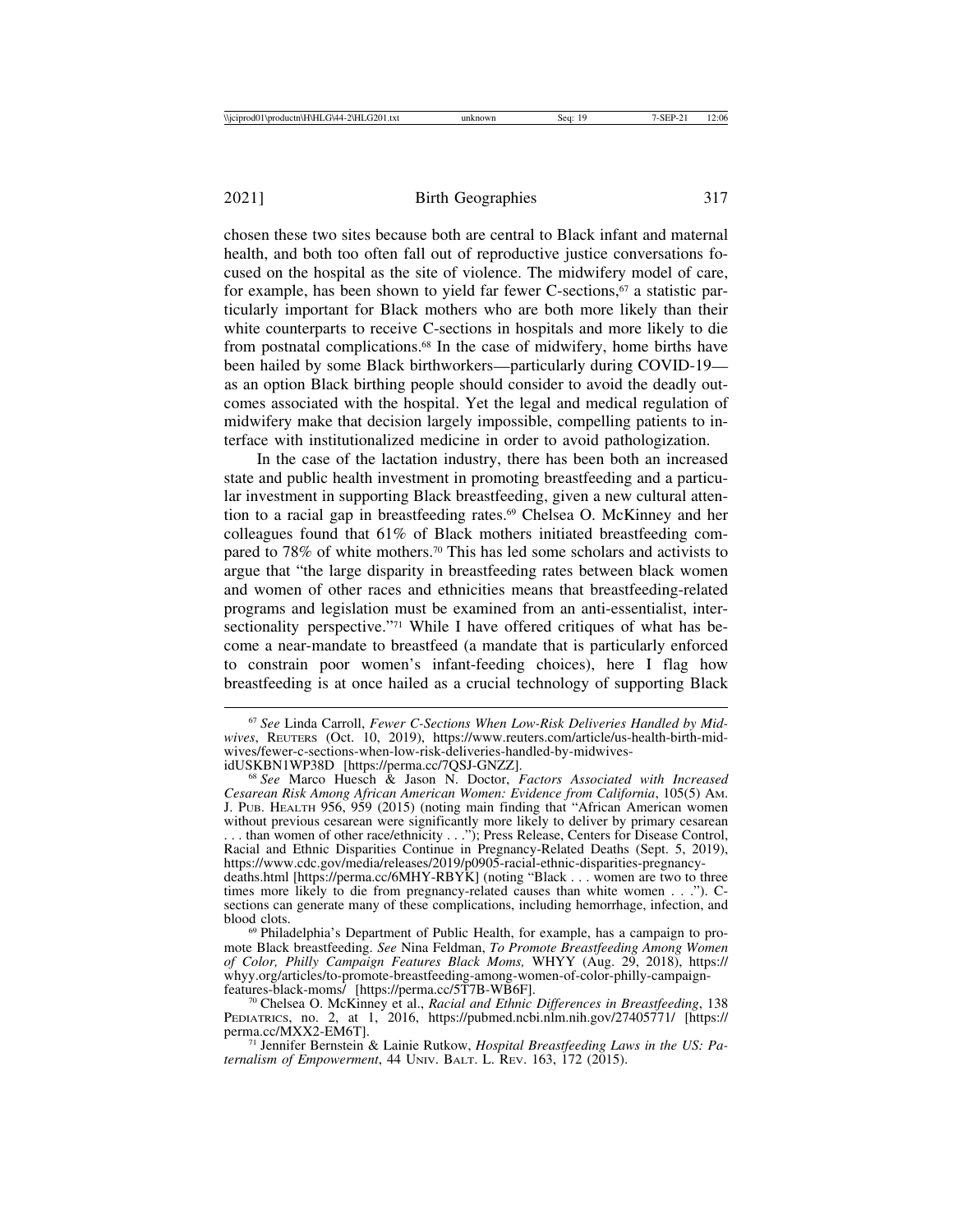life *and* access to lactation support remains challenging for many Black birthing people. In the case of both midwives and lactation consultants, law and medicine collaborate to create a landscape marked by non-care and nonaccess even as that non-care and non-access is experienced, inhabited, and embodied differently depending on location.

## *Midwifery*

A patchwork of state laws produces uneven statuses for midwives across the United States. Midwives whose practice most resembles conventional medical care—certified nurse midwives (CNM)—are allowed to practice in all fifty states.72 CNMs are master's educated nurses who are certified by the American Midwifery Certification Board.73 They generally perform deliveries in hospitals and have access to licensure and prescription in all fifty states. If CNMs operate in proximity to law and medicine, the certified professional midwife (CPM)—sometimes called a "direct entry midwife"74 or denigrated as a "lay midwife"75—operates differently. CPMs generally practice in non-hospital settings, including in birthing centers and at home births.76 The CPM's qualifications include a high school diploma and demonstration of competency in specific areas of knowledge and skills.<sup>77</sup> Their certification is issued through the North American Registry of Midwives.78 In some states—like Illinois—CPMs remain unlicensed, rendering home birth an unregulated, and, some argue, even "underground," practice.79 Some states have had spirited debates about whether to recognize and license CPMs. When South Dakota considered licensure legislation, Dr. Robert J. Summerer, president of the South Dakota State Medical Association, de-

<sup>72</sup> *See* AMERICAN MIDWIFERY CERTIFICATION BOARD, WHY AMCB CERTIFICATION? https://www.amcbmidwife.org/amcb-certification/why-amcb-certification- [https://

<sup>&</sup>lt;sup>73</sup> See id.<br><sup>74</sup> See MIDWIVES ALLIANCE OF NORTH AMERICA, TYPES OF MIDWIVES, https:// mana.org/about-midwives/types-of-midwife [https://perma.cc/CN4Z-ZQNL] (defining "direct-entry midwives" as midwives who "do not have a nursing education as a prerequisite for midwifery education" and listing "Certified Professional Midwife" as an example "direct-entry midwife"). <sup>75</sup> *See* Amy Tuteur, *Why Is American Home Birth So Dangerous?*, N.Y. TIMES (May

<sup>1, 2016),</sup> https://www.nytimes.com/2016/05/01/opinion/sunday/why-is-american-homebirth-so-dangerous.html [https://perma.cc/Y84P-2JG5] (noting CPMs used to be called "lay midwives").

<sup>&</sup>lt;sup>76</sup> See Labor and Delivery: Types of Midwives, HEALTHLINE PARENTHOOD, https:// www.healthline.com/health/pregnancy/intrapartum-care-midwife [https://perma.cc/ BHG7-BCJE] (noting CPMs "work[] independently with women delivering at home or<br>in birth centers").

<sup>&</sup>lt;sup>77</sup> *See* AMERICAN MIDWIFERY CERTIFICATION BOARD, *supra* note 72.<br><sup>78</sup> *See id. P* Dana Vollmer, *Illinois Rules Leave Mothers With Little Access to Experienced Midwives*, NPR ILLINOIS (May 8, 2019), https://www.nprillinois.org/post/illinois-rulesleave-mothers-little-access-experienced-midwives#stream/0 [https://perma.cc/4P7X-2ULR].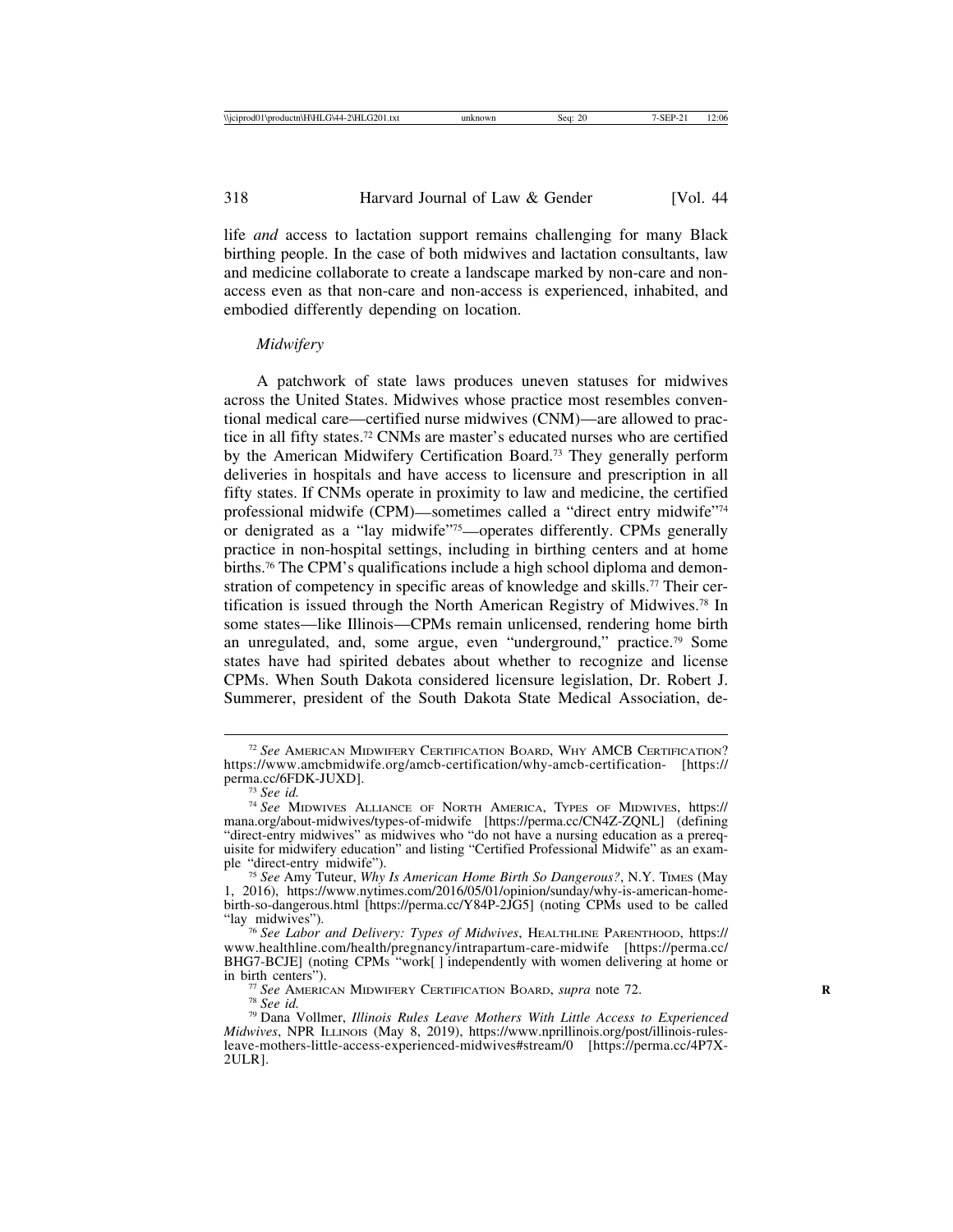clared, "[i]t is very clear that [CPMs] training is inadequate and it's putting two people at risk: the mother and the child."80 In a *New York Times* polemic decrying CPMs, OBGYN Amy Tuteur described CPMs as "poorly trained midwives" and noted:

They used to be called "lay midwives" or "direct entry midwives," in recognition of their lack of formal medical schooling. That didn't sound very impressive. In a brilliant marketing ploy, they created a credential—the C.P.M.—and awarded it to themselves. Many receive their education through correspondence courses and their training through apprenticeships with another C.P.M., observing several dozen births and presiding at fewer.<sup>81</sup>

Tuteur advocated abolishing the credential entirely, imploring states to "demand that all American midwives meet international standards; keep women at increased risk of complications from giving birth at home; insist on transfer to a hospital at the first hint of potential problems; and require that midwives have hospital privileges."82 Yet responses to the controversial article revealed that some states—including Illinois—have labored to create standards that will incorporate CPMs into the existing medical regime and regulate home births to make them safer for those who elect to pursue them.<sup>83</sup>

In contrast to Tuteur's critique, other scholars argue the CPM's embrace of multiple forms of training and experience is a strength. Keisha La'Nesha Goode writes, "The CPM recognizes the diverse ways in which people enter into midwifery: apprenticeship, self-study, private midwifery schools, col-

<sup>81</sup> Tuteur, *supra* note 76.<br><sup>82</sup> *Id.* 83 *See* Elisa Talentino, Opinion, *Letters: How Safe is Home Birth?*, N.Y. TIMES (May 7, 2016), https://www.nytimes.com/2016/05/08/opinion/sunday/how-safe-is-homebirth.html [https://perma.cc/2R83-44CB] (noting the obstetric community in Illinois has "worked closely with the C.P.M. community on new legislation that incorporates what we felt was essential to make home birth safer. . ."). For a critique of Tutuer's article, see Faith Gibson, *Amy Tuteur's Fact-Free Zone* (May 3, 2016), https://faithgibson.org/mcdgamy-tuteur-question-why-people-think-american-home-birth-dangerous-may2-2016/ [https://perma.cc/L4S8-9SGZ]. For a critique of Tutuer's work that pre-dated her *New York Times* article, see Jennifer Block, *How to Scare Women,* SLATE (Jul. 3, 2012), https:// slate.com/human-interest/2012/07/daily-beast-and-home-birth-fear-trumps-data-in-anew-story-on-having-babies-at-home.html [https://perma.cc/Q539-VD4H]. (Block writes: "Also known as "Dr. Amy," Tuteur let her medical license lapse in 2003 and created the blog Home Birth Debate in 2006, which she used to advocate for her position, which is basically: Home birth kills babies. 'Even the studies that claim to show that home birth is as safe as hospital birth actually show the opposite,' she'd frequently post in response to a challenge, smearing the researchers of those studies in dedicated blog posts and igniting flame wars in the comments section. On other sites, including Nature and RH Reality Check, her comments have been flagged and removed for being defamatory or basically spam. . . . Her prose tends to be inflammatory. 'It's hard to beat homebirth midwives when it comes to stupidity,' she recently blogged on her own site." *Id.*

<sup>80</sup> Samuel Blackstone, *New Midwife Certification in S.D. Allows Home Births with* Less Education and Clinical Training, SOUTH DAKOTA NEWS WATCH (Nov. 26, 2019), https://www.sdnewswatch.org/stories/new-midwife-certification-in-s-d-allows-more-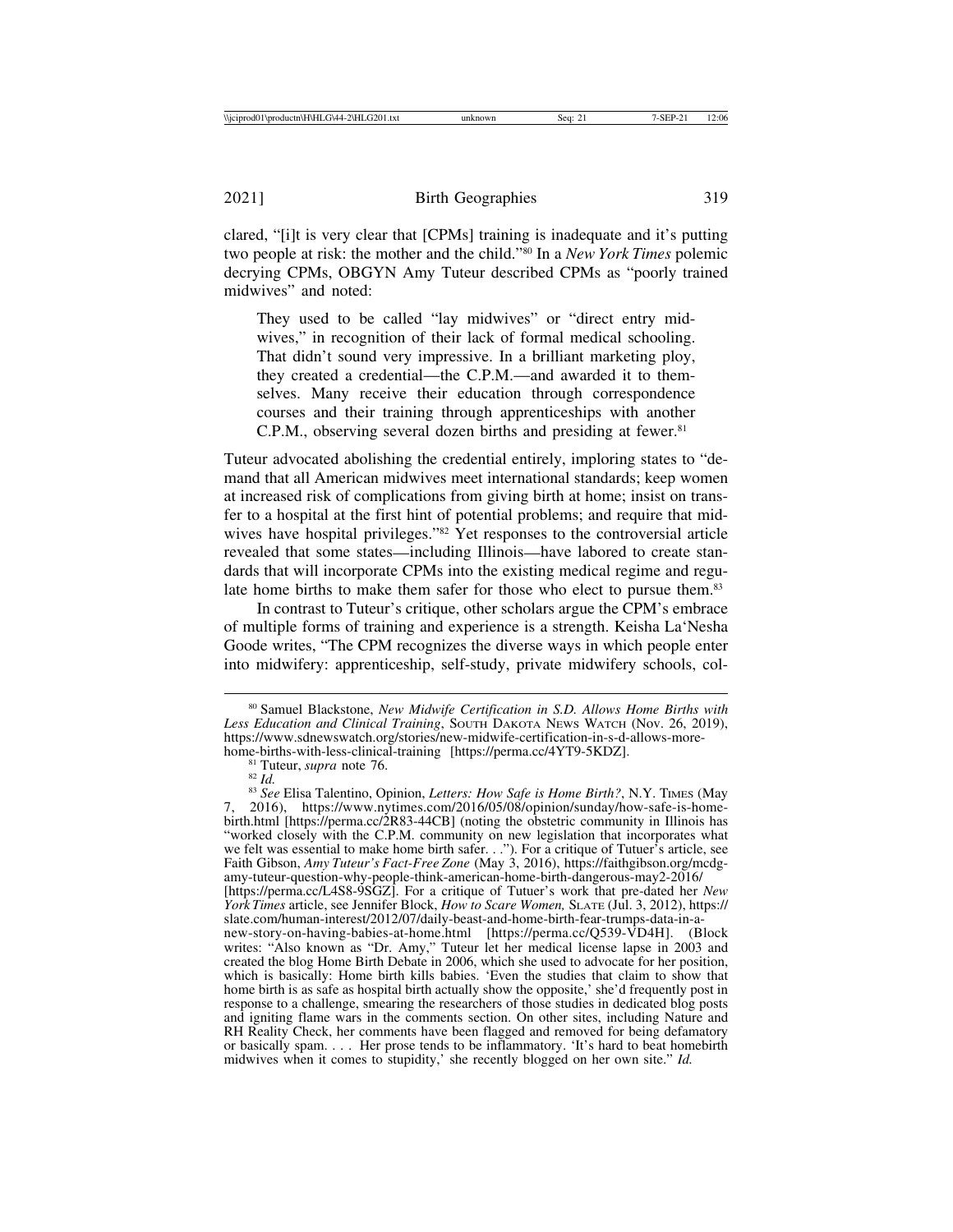lege- and university-based midwifery programs and nurse-midwifery."84 Julie Morel echoes this sense of CPMs as rooted in experiential knowledge precisely the kind of knowledge that feminists have long noted conventional institutions regulate, surveil, and even denigrate.<sup>85</sup> Morel writes that CPM's training allows them "to trust and create their own knowledge through experience and instinct rather than simply receive the information that trickles down to them from higher-status professional groups creating knowledge for ulterior motives."86 Indeed, many CPMs and aspiring CPMs—including Morel—explicitly note their commitment to aiding birthing bodies outside of institutional medicine, with a particular commitment to aiding birthing Black bodies.87 CPMs are the only kinds of midwives required to prepare for births in non-medicalized settings.<sup>88</sup> Because we inhabit a moment where Black birthing people in particular have been urged in mainstream media to consider non-medicalized birth settings, CPMs are essential actors in ensuring healthy Black birth outcomes.

Yet the history of certifying and licensing midwives has long been defined by an effort to bar Black midwives—historically termed "granny midwives"—from the profession. Such efforts have claimed to operate for the benefit of patient safety, but in reality, have been motivated by securing elite access to credentialization. For example, efforts in Alabama to curb competition between midwifery and obstetricians resulted in legislation ending lay midwifery and criminalizing non-hospital midwifery, greatly reducing the

<sup>85</sup> Interview with Julie Morel, April 2020, Zoom. 86 Julie Morel, Black Birthing Mothers: The Historical Context and Potential Benefits of Midwifery-Based Care, at 32 (2019) (B.A. thesis, Vassar College) (on file with Vassar College libraries), https://digitalwindow.vassar.edu/cgi/viewcontent.cgi?article=1921&

<sup>87</sup> Why There's Only One Black Certified Professional Midwife in Philadelphia, WHYY (Apr. 2, 2019), https://whyy.org/episodes/why-theres-only-one-black-certifiedprofessional-midwife-in-philadelphia/ [https://perma.cc/UZV8-5MES]. Much of this conversation changes with COVID-19, which increasingly treated birth not as a time of unwellness requiring a hospital but as a time of health, unless a pregnancy is deemed "risky." *See* Wendy Kline & Hermine Hayes-Klein, *Covid-19 Exposes the Need for Midwives*, WASH. PO. (May 5, 2020), https://www.washingtonpost.com/outlook/2020/05/05/ midwifes-tale/ [https://perma.cc/YPH3-MCQU]. Julie Morel notes that credentialization grants CNMs access to loan repayment plans through the National Health Service Corps Program—often \$30,000–50,000—if they agree to serve underprivileged communities. Thus, she argues students are drawn to the CNM certification. She writes, "extending loan repayment programs to CPMs would undoubtedly diversify the demographics of midwives attending to home birth, birth center delivery, and postpartum care." She also notes that Medicaid reimbursement rules impact students' decisions to pursue the CPM or CNM, since 21 states reimburse CNMs and seven CPMs, and ten don't reimburse birthing centers or home births. Morel, *supra* note 86, at i, 41.

<sup>88</sup> See Taylor Allen, *Exploring Alternatives: Black Midwives Serving Black Mothers*, WOMANLY (Feb. 13, 2019), https://www.womanlymag.com/black-maternal-health/ex ploring-alternatives-black-midwives-serving-black-mothers [https://perma.cc/FL2N-L7RL].

<sup>84</sup> Keisha La'Nesha Goode, Birthing, Blackness, and the Body: Black Midwives and Experiential Continuities of Institutional Racism (Oct. 2014) (PhD Dissertation, CUNY) (on file with the CUNY Graduate Center) at 65, https://academicworks.cuny.edu/gc\_etds/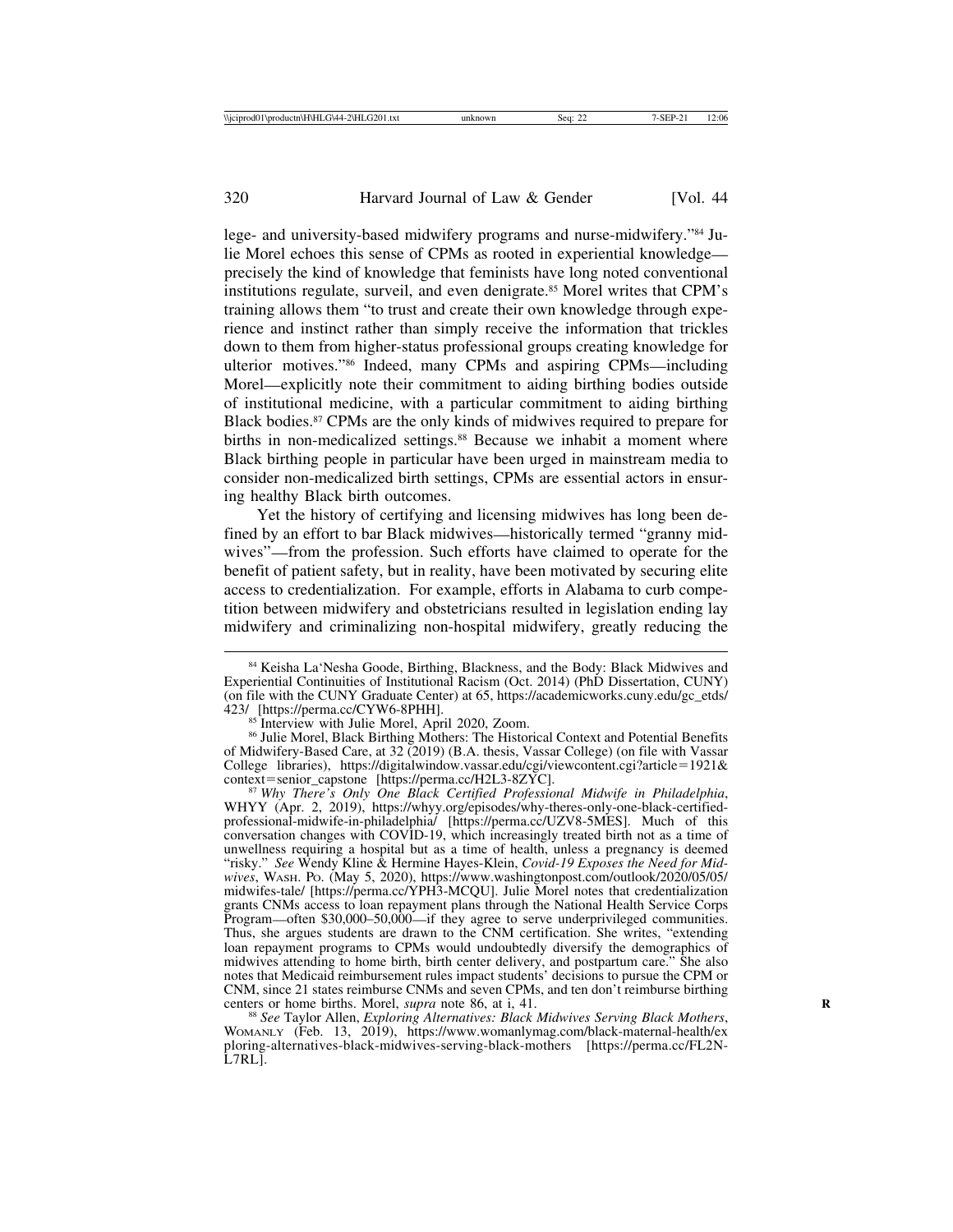previously high number of Black midwives working in the state.89 Katherine Webb-Heh writes that this moment meant that "the Black, rural women who'd relied on midwives for generations were suddenly being shuffled into an institution they were once banned from entering. And the Black midwives who had built a profession for themselves were now without work, deemed dirty and illegitimate by the white leaders of the state."90 The effects of this intensely racialized regulation continue to shape Alabama's birth landscape: its infant mortality rate is one of the highest in the country.91 Alabama's complete lack of midwifery education programs and its requirement that CNMs have a "collaborative physician" overseeing their practice have made it difficult for midwives to find work in the state. $92$ 

While midwifery credentials were born, at least in part, out of a desire to secure medical authority from the experiential authority of Black midwives, Black mothers have increasingly sought Black midwives—especially during COVID-19—and found it challenging to find Black providers. News sources described that Black women were increasingly likely to turn to midwives during labor, a response both to fear about COVID-19 and to ongoing reports of anti-Black obstetric violence.93 Jamarah Amani, a Florida midwife and co-founder of the National Black Midwives Alliance, noted "[e]very midwife I'm talking to has seen their practice double or sometimes triple in the wake of COVID."94 Rachel Scheier reports that recent years have resulted in a "growing Black midwifery movement that harks back to a venerable, if long-forgotten, tradition in the United States."95 So at once we inhabit a moment where Black mothers are increasingly hearing of the dangers of the hospital and the possible importance of home birthing, and yet law and medicine have collaborated to make that option out of reach—if not wholly impossible—for many Black birthing people. In noting this paradox, my impulse is not to advocate for home birthing as a panacea; instead, I seek to highlight how at once Black birthing people can be told that a particular birthing practice will guarantee them safety only to find that the option is unavailable or hard to attain.

<sup>89</sup> *See* Stacey A. Tovino, *American Midwifery Litigation and State Legislative Preferences for Physician-Controlled Childbirth*, 11 CARDOZO WOMEN'S L.J. 61, 76–77 (2004). <sup>90</sup> Katherine Webb-Hehn, *Alabama May Have Solutions to the Nation's Black Mater-*

*nal Health Crisis*, SCALAWAG (Sept. 24, 2018), https://scalawagmagazine.org/2018/09/

<sup>&</sup>lt;sup>91</sup> See Infant Mortality Rates by State, CDC (2020) https://www.cdc.gov/nchs/press room/sosmap/infant\_mortality\_rates/infant\_mortality.htm [https://perma.cc/2S54-3N55].

<sup>&</sup>lt;sup>92</sup> See Nina Martin, *A Larger Role for Midwives Could Improve Deficient U.S. Care for Mothers and Babies*, PROPUBLICA (Feb. 22, 2018), https://www.propublica.org/arti-cle/midwives-study-maternal-neonatal-care [https://perma.cc/NJ2Q-7Q3S].

<sup>&</sup>lt;sup>93</sup> See Rachel Scheier, *Black Women Turn to Midwives to Avoid COVID and 'Feel Cared For,'* MEDICAL XPRESS (Oct. 1, 2020), https://medicalxpress.com/news/2020-10 black-women-midwives-covid.html [https://perma.cc/MX5B-U33J].<br><sup>94</sup> *Id.* 95 *Id*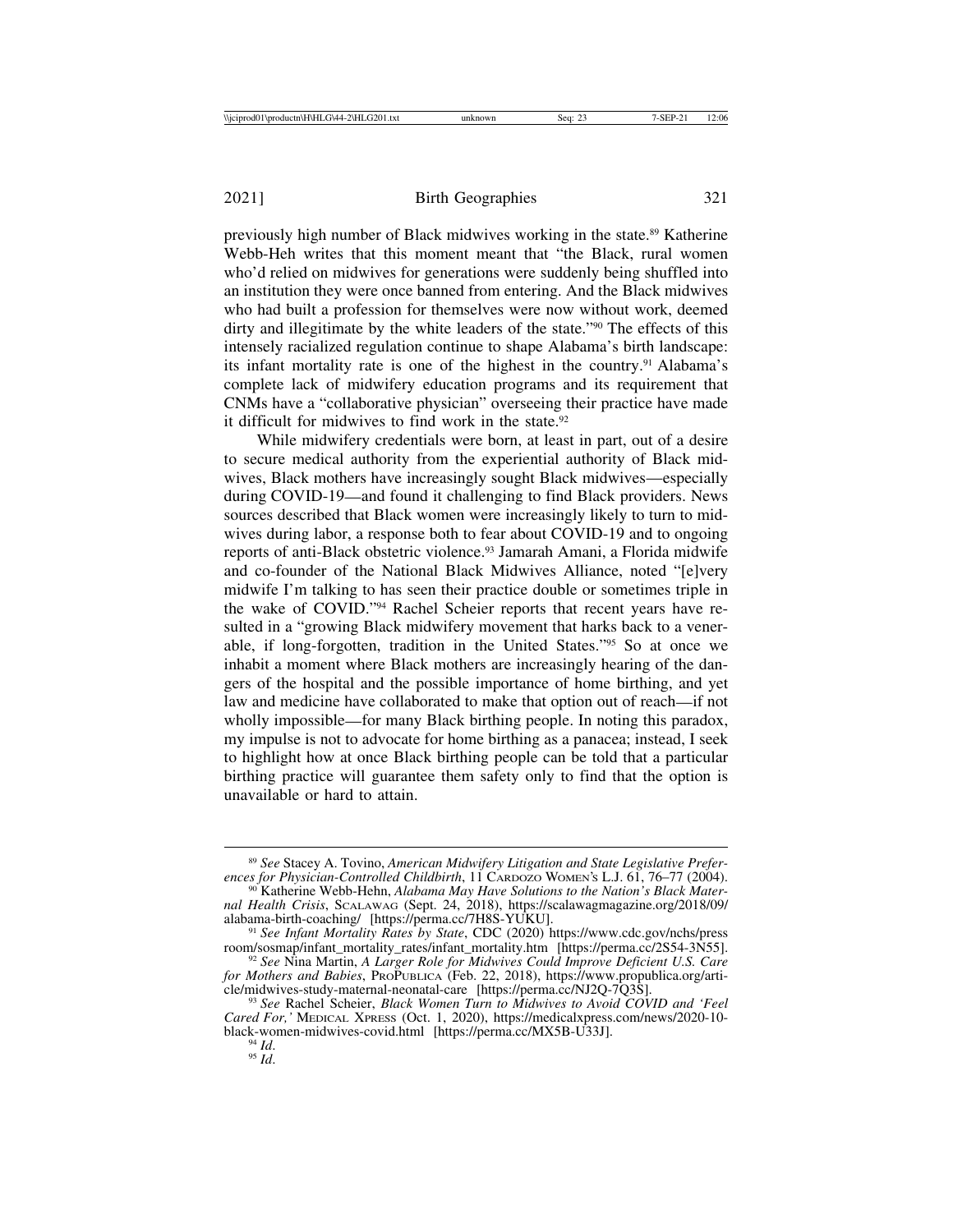### *The Lactation Industry*

In 2016, the Georgia Assembly passed the Georgia Lactation Consultant Practice Act.96 The effects of the law were that it:

Prohibited providing lactation care and services for compensation without obtaining a license from the Secretary of State. Legislators at the time said the purpose was "to protect the health, safety and welfare of the public by providing for the licensure and regulation of the activities of persons engaged in lactation care and services." . . . [T]he law . . . essentially meant that anyone who wanted to assist with breastfeeding had to be licensed as an International Board Certified Lactation Consultant, or IBCLC. That meant completing eight college-level health and science classes, six health-related continuing education courses, 300 hours of supervised clinical experience and passing an exam.97

At the time the law was passed, Georgia had many more certified lactation counselors (CLCs) than IBCLCs,<sup>98</sup> but the law made it such that CLCs could only practice on a volunteer-basis unless they were working under the auspices of a federally funded office. The CLCs practicing at that time were also more racially diverse in makeup and populations served, creating concern that the passage of the bill would increase disparities in breastfeeding rates in communities of color.<sup>99</sup> The non-profit Reaching Our Sisters Everywhere (ROSE) challenged the Georgia Lactation Consultant Practice Act in

<sup>97</sup> Breaking News Staff, *Ga. Supreme Court Says Lactation Counselors' Lawsuit over Licensing Law Can Proceed*, ATLANTA J. & CONST. (May 18, 2020), https:// www.ajc.com/news/breaking-news/supreme-court-says-lactation-counselors-lawsuitover-licensing-law-can-proceed/RBNU5uLAcftg9XE19oezQJ/ [https://perma.cc/TR8T-

ZRHU]. <sup>98</sup> *See id*. (noting that "[a]ccording to court documents, there are only 335 IBCLCs

<sup>96</sup> O.C.G.A. §43-22A-1 (2016), https://sos.ga.gov/PLB/acrobat/Forms/63%20Reference%20-%20Georgia%20Lactation%20Consultant%20Practice%20Act.pdf [https:// perma.cc/7MLQ-CTRJ]. The act noted:

The General Assembly acknowledges that the application of specific knowledge and skills relating to breastfeeding is important to the health of mothers and babies and acknowledges further that the rendering of sound lactation care and services in hospitals, physician practices, private homes, and other settings requires trained and competent professionals. It is declared, therefore, to be the purpose of this chapter to protect the health, safety, and welfare of the public by providing for the licensure and regulation of the activities of persons engaged in lactation care and services.

<sup>&</sup>lt;sup>99</sup> See Sahira A. Long & Kimarie Bugg, *Can't We All Just Get Along?*, 31(1) J. OF HUMAN LACTATION 29 (2015) ("At the time the Georgia bill was introduced, CLCs outnumbered IBCLCs and were more racially diverse in makeup and populations served. . . . Our concern was that passage of the bill would inherently decrease access to lactation care and potentially increase disparities in breastfeeding rates in communities of color that were served by non-IBCLC lactation specialists.").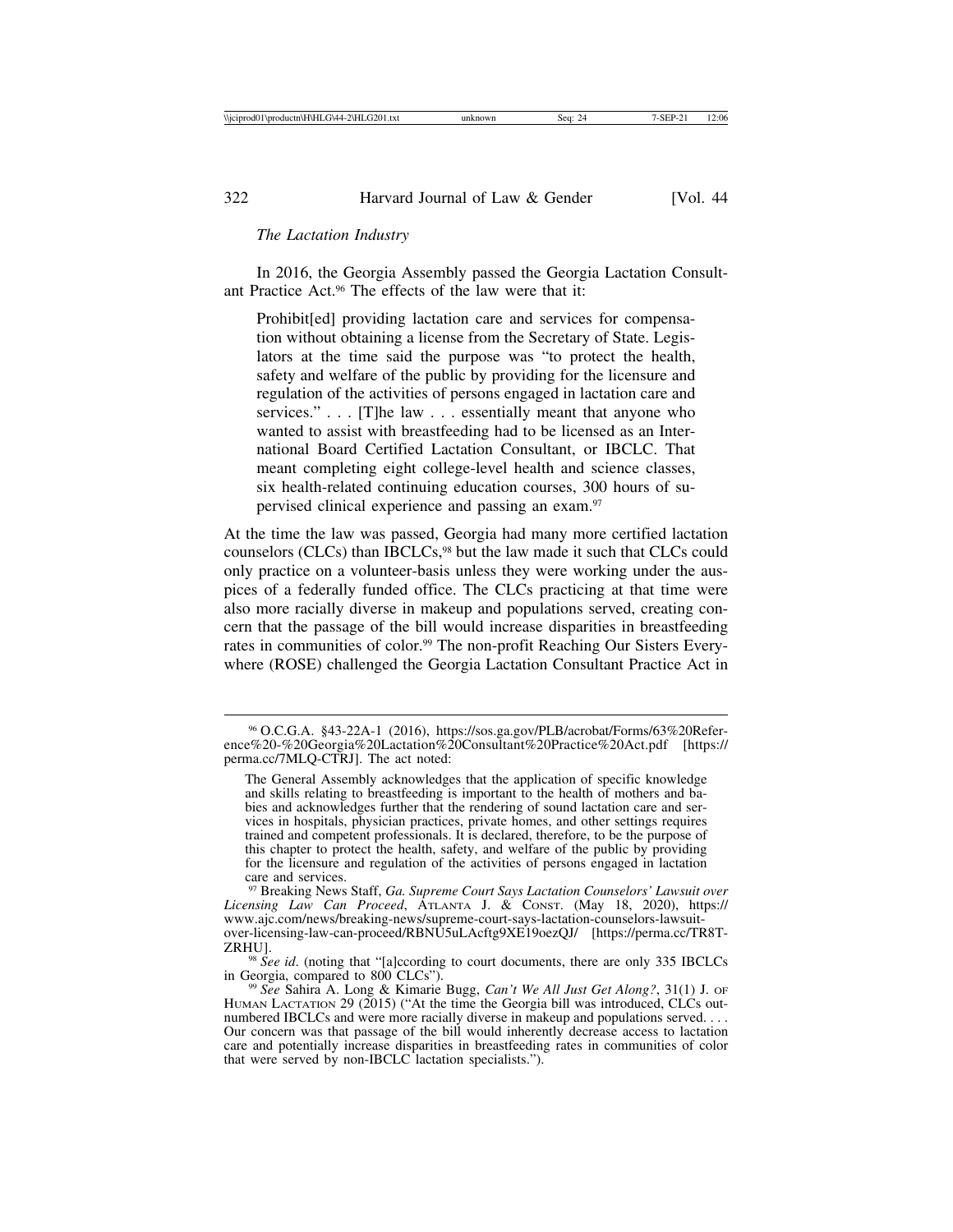2021] Birth Geographies 323

a 2018 lawsuit.100 The Georgia Supreme Court recently ruled in favor of the lactation consultants, sending the case back to the trial court to reconsider the state's motion to dismiss.101 The Georgia Supreme Court noted in its decision, "We have long interpreted the Georgia Constitution as protecting a right to work in one's chosen profession free from unreasonable government interference."102 Why might the state maintain an investment in rendering CLCs invisible in a moment when it purports to be invested in supporting breastfeeding, particularly Black breastfeeding, as a key technology supporting Black life? Why would the state pass such a law in a moment when the U.S. Surgeon General recommended that communities have between eight and nine board-certified lactation counselors for every 1,000 live births?103 Georgia has fewer than three IBCLCs per 1,000 live births, according to the CDC.104

While much of the legal scholarship on breastfeeding has focused on workers' breastfeeding rights,<sup>105</sup> I turn my attention to how the same regime of stratification that marks midwives also marks the lactation industry, granting heightened legitimacy to IBCLCs based on their proximity to medicalized education while marking CLCs and peer lactation consultants as less legitimate. The International Board of Lactation Consultant Examiners (IBLCE), which certifies IBCLCs, was founded in 1985 "in response to the need for standards in the emerging profession of lactation consulting."106 IBCLC's sit for a four-hour certification exam after completing one of three pathways: (1) practice as a health professional, (2) completion of a human lactation and breastfeeding academic program, or (3) a structured mentor-

<sup>100</sup> Dave Williams, *Georgia Supreme Court Rules in Favor of Lactation Counselors*, THE AUGUSTA CHRONICLE (May 18, 2020), https://www.augustachronicle.com/news/ 20200518/georgia-supreme-court-rules-in-favor-of-lactation-counselors [https://

not *Id.* 102 *Id.* 102 *Id.* 102 *Id.* 103 *Id.* 103 *Id.* 103 *See* Samantha Max, *Fewer Babies Breastfeed in Georgia than in Almost Any State. Soon, It Could Get Worse*, THE TELEGRAPH (Sept. 21, 2018), https:// <sup>104</sup> Id.<br><sup>105</sup> See, e.g., Shana M. Christrup, *Breastfeeding in the American Workplace*, 9 Am. U.

J. GENDER SOC. POL'Y & L. 471 (2001); Corey Silberstein Shadimah, *Why Breastfeeding is (Also) a Legal Issue*, 10 HASTINGS WOMEN'S L.J. 409 (1999); Marcy Karin & Robin Runge, *Breastfeeding and a New Type of Employment Law*, 63 CATH. U. L. REV. 329 (2013-2014); Kristin A. Zach, *Federal Protections for Breastfeeding Mothers in the Workplace*, 60 FED. LAW 16 (2013). Crucial exceptions are Andrea Freeman, *Unmothering Black Women: Formula Feeding as an Incident of Slavery*, 69 HASTINGS L.J. 1545 (2018); Andrea Freeman, *First Food Justice: Racial Disparities in Infant Feeding as Food Oppression*, 83 FORDHAM L. REV. 3053 (2014-2015); Saru Matambanadzo's work on "the fourth trimester" profoundly argues for legal attention to the "fourth trimester," "a conceptual framework drawn from maternal nursing and midwifery that reconstructs pregnancy to include a three to six month period of rest, recovery, and transition after the birth of a child." 48 U. MICH. J. L. REFORM 117, 120 (2014).

<sup>&</sup>lt;sup>106</sup> ILCE: *History*, INTERNATIONAL BOARD OF LACTATION CONSULTANT EXAMINERS, https://iblce.org/about-iblce/history/ [https://perma.cc/D9JP-VASB].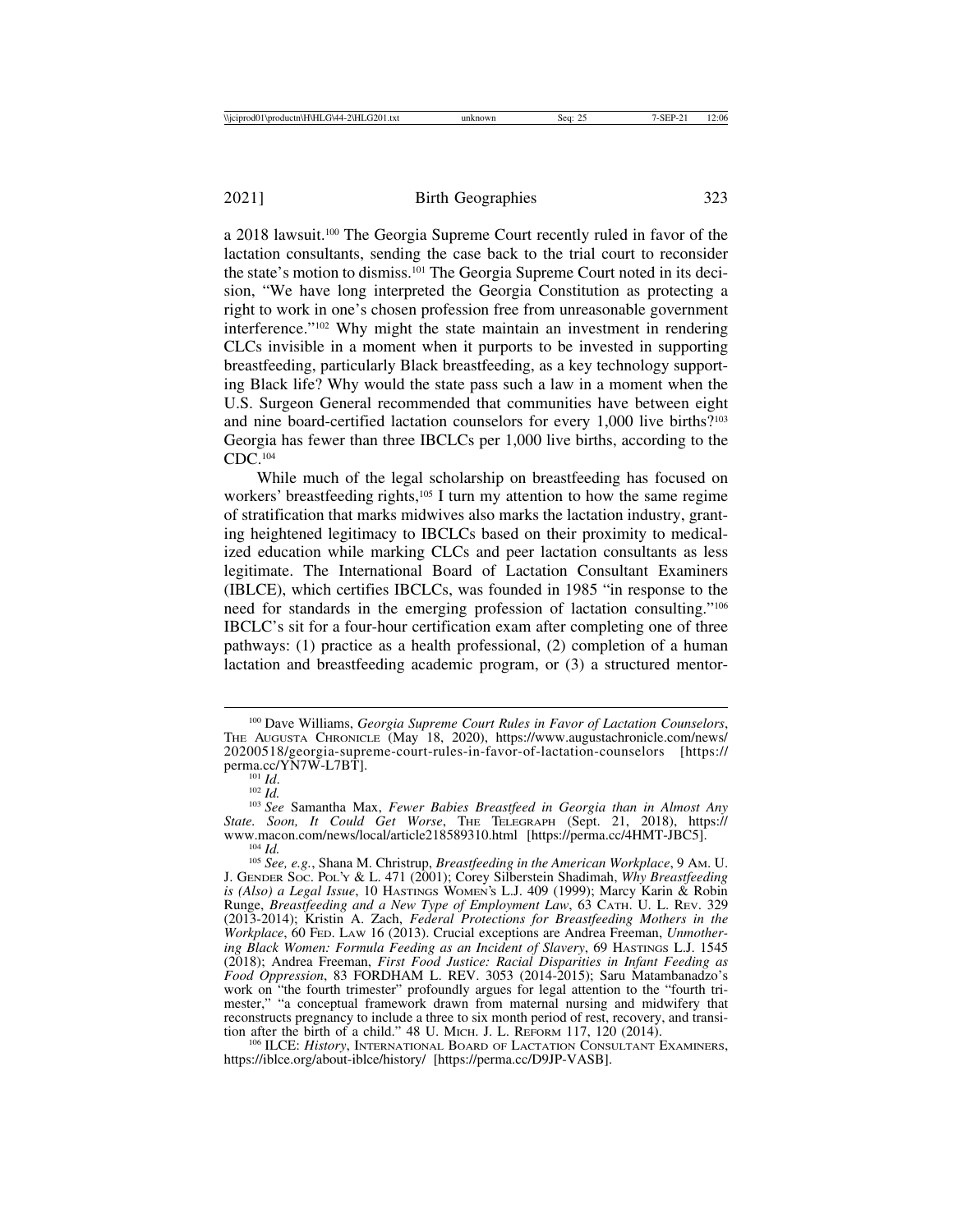ship with an IBCLC.107 The Certified Lactation Counselor (CLC) is a less medicalized certification, as its practitioners "work within a counseling model."108 CLCs must pass a two-hour exam after qualifying through one of three paths: (1) completing a comprehensive Breastfeeding Counseling Training Course; (2) providing proof that they are a licensed health professional or hold a bachelor's degree, and have completed a minimum of 45 hours of education related to a Breastfeeding Counseling Training Course; or (3) graduating from an approved post-secondary lactation consultant program.109 Peer Counselors work in a variety of venues—including for WIC to support breastfeeding people in their community.

Some scholars note that IBCLCs are "more likely to come from a clinical or academic background (physicians and registered nurses, for example), and CLCs may tend to be more holistic-minded (registered midwives, doulas, etc.)."110 This has produced a set of conditions where, as Allers notes:

As I travel the country, I'm always asking everyone and anyone if they knew of any African American IBCLC's. . . . In some cities, there are stories and urban legends of black IBCLC's but few could actually name any names. At one point, I wondered if I was searching for black IBCLCs or Big Foot.<sup>111</sup>

While IBCLCs may be regarded by lawmakers as more legitimate due to their medicalized backgrounds, some argue that peer counselors are actually more effective in ameliorating the racial breastfeeding gap, at least in part because peer counselors often emerge from the communities they serve. One professional from a national non-profit running peer lactation counselor training noted:

Peer counseling is nonclinical, and doulas used to be like that and there was no money in it. There's still no money in breastfeeding peer counseling and there's no competition, now there's competition for licensure to the exclusion of other lactation support. But

<sup>107</sup> *Step 1: Prepare for IBCLC Certification,* INTERNATIONAL BOARD OF LAC-TATION CONSULTANT EXAMINERS, https://iblce.org/step-1-prepare-for-ibclc-certi-

<sup>&</sup>lt;sup>108</sup> The CLC-Certified Lactation Counselor, THE ACADEMY OF LACTATION POLICY AND PRACTICE (Jun. 4, 2019), https://alpp.org/certifications/certifications-clc [https:// perma.cc/5KLX-KP8N]. <sup>109</sup> *Id*. <sup>110</sup> *What's a CLC vs. an IBCLC? How to Choose a Lactation Consultant*,

MAMAMEND (Feb. 25, 2020), https://www.mamamend.com/postpartum-health/CLC-vs-IBCLC-choose-a-lactation-consultant#:~:text=A%20Certified%20Lactation%20Counselor%20(CLC,and%20passed%20a%20certification%20exam [https://perma.cc/67YL-

<sup>&</sup>lt;sup>111</sup> Kimberly Seals Allers, *Saving Ourselves: Increasing Representation and Changing the Black Breastfeeding Narrative*, MOMSRISING (Feb. 26, 2013), https:// www.momsrising.org/blog/saving-ourselves-increasing-representation-and-changing-theblack-breastfeeding-narrative [https://perma.cc/Y2TJ-MWXE].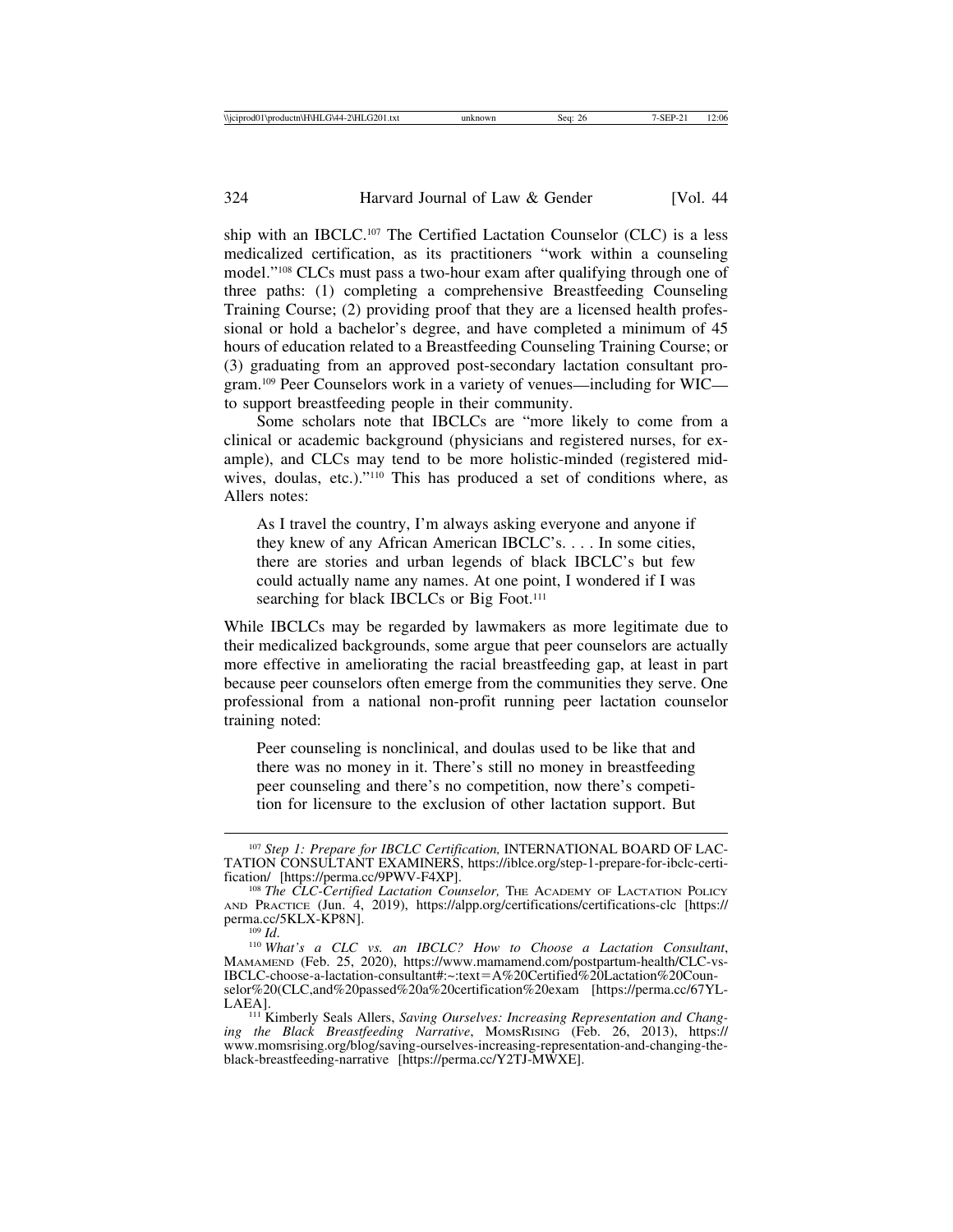we found peer counselors were more effective than the licensed professionals. We got better outcomes with less credentials, so now what we're doing is credentializing and licensing the profession to the exclusion of what works.<sup>112</sup>

Her comments underscore that while the field of lactation has become increasingly (and only recently) credentialized, training community members to talk to each other about breastfeeding is the most effective way to change public health outcomes and to encourage Black breastfeeding. Indeed, her program—along with efforts like Kimberly Seals Allers' National Black Breastfeeding week and Vanessa Simmons' digital effort #normalizebreastfeeding—aids to make visible community members who breastfeed in the service of normalizing and even celebrating Black breastfeeding.<sup>113</sup>

In the case of both midwifery and lactation, stratification and credentialization operate in the name of patient health and safety but work to pernicious ends reproducing racial hierarchies and disparities, leaving Black providers either fighting for access to institutional recognition or performing their anti-medical work from positions of precarity. While my claim is not that Black providers are the only ones who can adequately serve Black patients, there has been increased visibility to the fact that, in the case of maternal and infant health outcomes, Black providers can quite literally save lives. Rachel Hardeman's research examining 1.8 million births in Florida between 1992 and 2015 found that Black newborns cared for by Black providers were significantly less likely to die.114 In the context of breastfeeding, research has emphasized that relatively low Black breastfeeding rates might be explained by a lack of support for Black breastfeeders. Angela Johnson, Rosalind Kirk, Katherine Lisa Rosenblum, and Maria Muzik note:

Despite great need, African American mothers are less likely than other groups of women to receive support or treatment for their social, physical, or emotional needs. Black mothers in the United States are also disproportionately more likely to experience the workplace as unsupportive of breastfeeding. On average, they return to work at 8 weeks postpartum, which is earlier than women from other racial and ethnic groups, and once they return to work, they encounter less flexible work conditions. Finally, several modifiable predictors of low rates of breastfeeding, such as lack of personal support, inadequate access to professional breastfeeding

<sup>&</sup>lt;sup>112</sup> Personal interview, Feb. 2017.<br><sup>113</sup> I discuss #normalize and Black Breastfeeding week in my forthcoming book. *See* Nash, *supra* note 21.<br><sup>114</sup> *See* Short Wave, *A Key to Black Infant Survival? Black Doctors*, NPR (Sept. 18,

<sup>2020)</sup> https://www.npr.org/transcripts/913718630 [https://perma.cc/D2XG-Z654].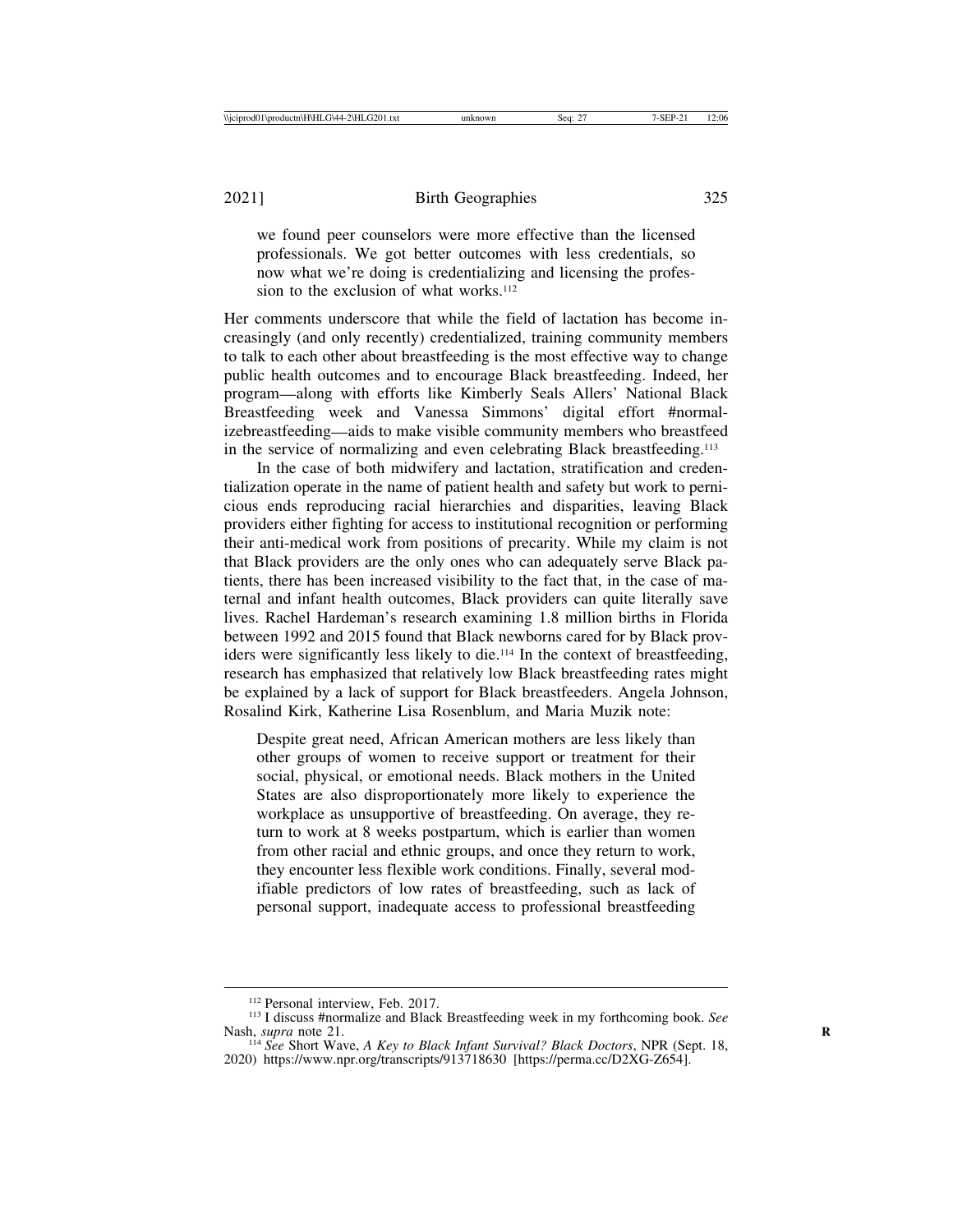resources, racially biased health care, and low breastfeeding selfefficacy, contribute to the range of breastfeeding challenges.<sup>115</sup>

Their research emphasizes the importance of community-rooted "support" for Black breastfeeding, support which can transform community attitudes and perceptions of breastfeeding entirely.116 The emphasis on communityrooted re-signification of breastfeeding suggests precisely the importance of peer lactation efforts—rather than more institutionalized medical efforts for altering Black breastfeeding outcomes.

My attention to these two professions—both of which are part of what I have elsewhere termed the "feminist birthing industry" and crucial parts of perinatal caregiving—reveal the importance of a reproductive justice lens that thinks about violence expansively and well beyond the site of the hospital.117 We need a lens that conceives of harm broadly, attending to how racial maternal health disparities are made both in the delivery room and in seemingly benign acts of credentializing those who labor in the birth industry. My interest in the politics of credentials—particularly in the feminist birthing industry—is to trace how the rush toward professionalization in fields like lactation support and midwifery can *both* ensure safer outcomes and shore up hierarchies. It can work to protect birthing people and to limit their access to the highest-paid credentials.

## III. THE GEOGRAPHICAL PERSPECTIVE

While reproductive justice advocates have developed an ambivalent stance on the hospital, both bemoaning its absence—particularly from urban centers—and describing the host of ways it inflicts violence on Black maternal flesh, I suggest that we think about birth justice differently. Indeed, the geographical perspective I advance suggests that we attend to the topographies and ecologies that are produced that relegate Black mothers to spaces of non-care of a variety of kinds. In thinking about birth geographies as producing forms of obstetric violence, rather than simply the hospital as the site of obstetric harm, I argue that we can link Black maternal health and survival to spaces beyond the delivery room, to include the kinds of care required to support Black life throughout the perinatal period, care that includes lactation support (if breastfeeding is desired), doulas, midwives, access to transportation for perinatal visits, and postpartum leave from work. In other words, the focus on the hospital presumes that the hospital is the only site of death for Black mothers and children, rather than one dense node

<sup>115</sup> Angela Johnson et al., *Enhancing Breastfeeding Rates Among African American Women: A Systematic Review of Current Psychosocial Interventions* 10(1) BREASTFEED-ING MEDICINE 45, 2015, https://www.ncbi.nlm.nih.gov/pmc/articles/PMC4307211/#B58 [https://perma.cc/8EWB-CFHP].<br><sup>116</sup> *See id.* <sup>117</sup> *See* Nash, *supra* note 21.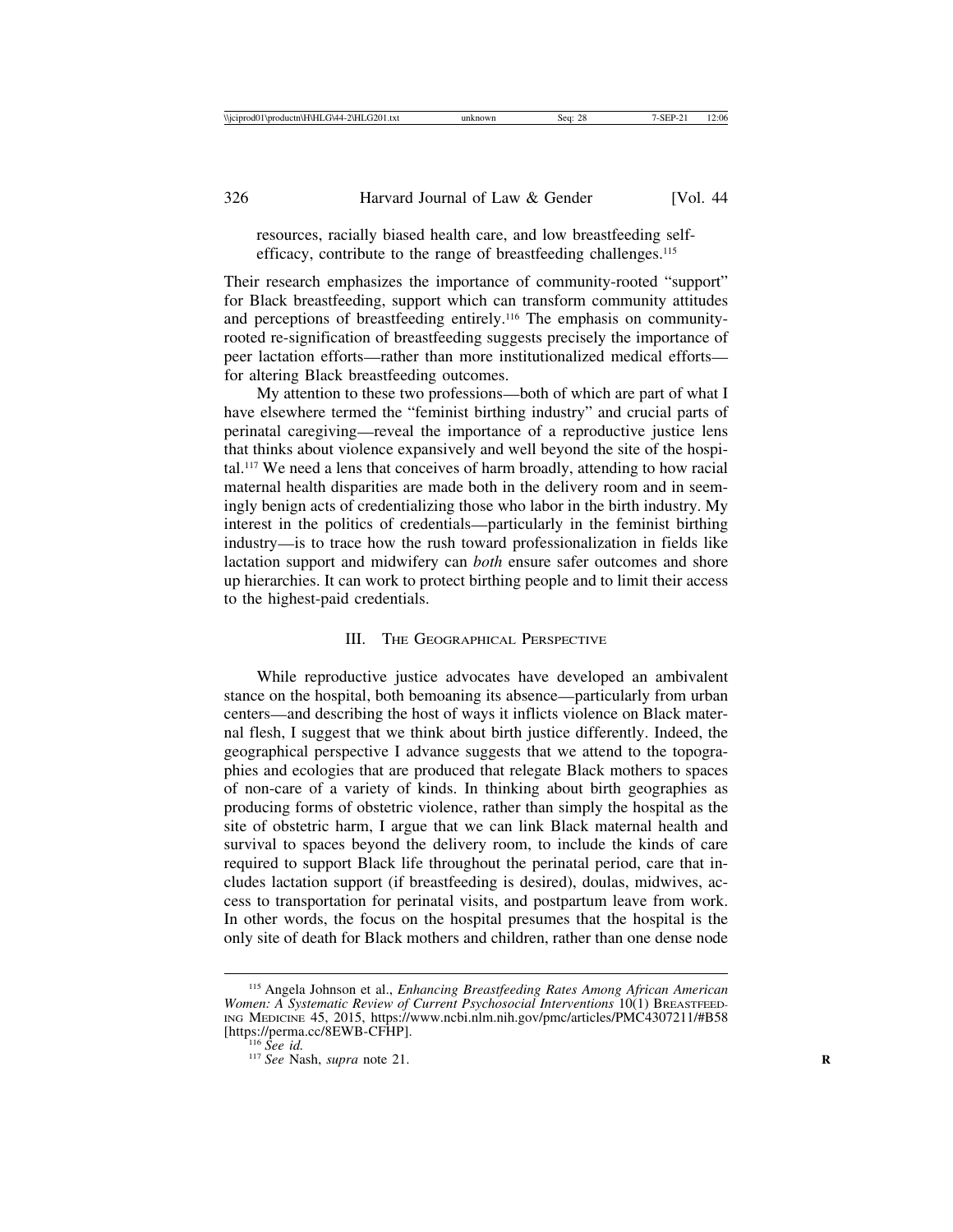among many where violence is inflicted. A geographical perspective thinks about the constellation of forces that make some areas dense sites of perinatal care, and others barren; it also thinks about how even dense sites of care—say, for example, the metropole—can still provide non-care to Black mothers and children because of the location of hospitals, the kinds of perinatal care that is available, and the commitment (or non-commitment) of providers to safeguarding Black life. Indeed, a geographical perspective emphasizes the importance of Black feminist cartographical efforts that can map access to hospitals alongside access to peer lactation consultants, state laws governing midwifery, access to public transportation to travel to prenatal visits, etc.

I argue that we will be equipped to think about the presence and absence of care with new rigor, with a particular attention to how institutionalized medicine leaves Black women and children subjected to myriad forms of non-care as it purportedly works to shore up safety and standardization, producing the crisis we currently see. In other words, a geographical perspective compels us to analyze how shorthand like "rural" and "urban" actually fail to capture the variation within those spaces, variations that can leave a space like Chicago with maternal health care deserts that disproportionately affect Black mothers on the South Side, *and* with a research hospital in the city-center (Prentice Women's Hospital at Northwestern) that is the "highest volume maternity hospital in Illinois."118 In particular, I argue that we turn our attention to how law and medicine collaborate through ideas of certification and standardization to mark and make space. My understanding of birth—and birth justice—as a geographical matter and thus necessarily as a racialized question is indebted to Black feminist theorist Katherine McKittrick, whose work considers the "interplay between domination and black women's geographies."119 McKittrick writes, "I am suggesting that the relationship between Black women and geography opens up a conceptual arena through which more humanly workable geographies can be and are imagined."120 When she reminds readers that "Black matters are spatial matters,"121 this does not mean that they are not legal or medical matters, but that space organizes access to care (or non-care), to public transportation to move to prenatal appointments, to the nearest hospital, to providers, to peer support for breastfeeding parents or new parents. Her work requires that we ask about the landscapes that disparity creates—landscapes which are inhabited and fought against in quotidian and spectacular ways.

<sup>118</sup> Kara Spak, *Northwestern Memorial Hospital Recognized by Consumer Reports for Low C-Section Rates*, NW. MED. (Apr. 22, 2016), https://www.nm.org/about-us/north western-medicine-newsroom/nm-news-blog/nm-hospital-recognized-by-consumer-reports-for-low-c-section-rates [https://perma.cc/MTV2-ZR5C]. <sup>119</sup> KATHERINE MCKITTRICK, DEMONIC GROUNDS: BLACK WOMEN AND THE CARTOG-

RAPHIES OF STRUGGLE xi (2006).<br><sup>120</sup> *Id.* at xii.<br><sup>121</sup> *Id.*